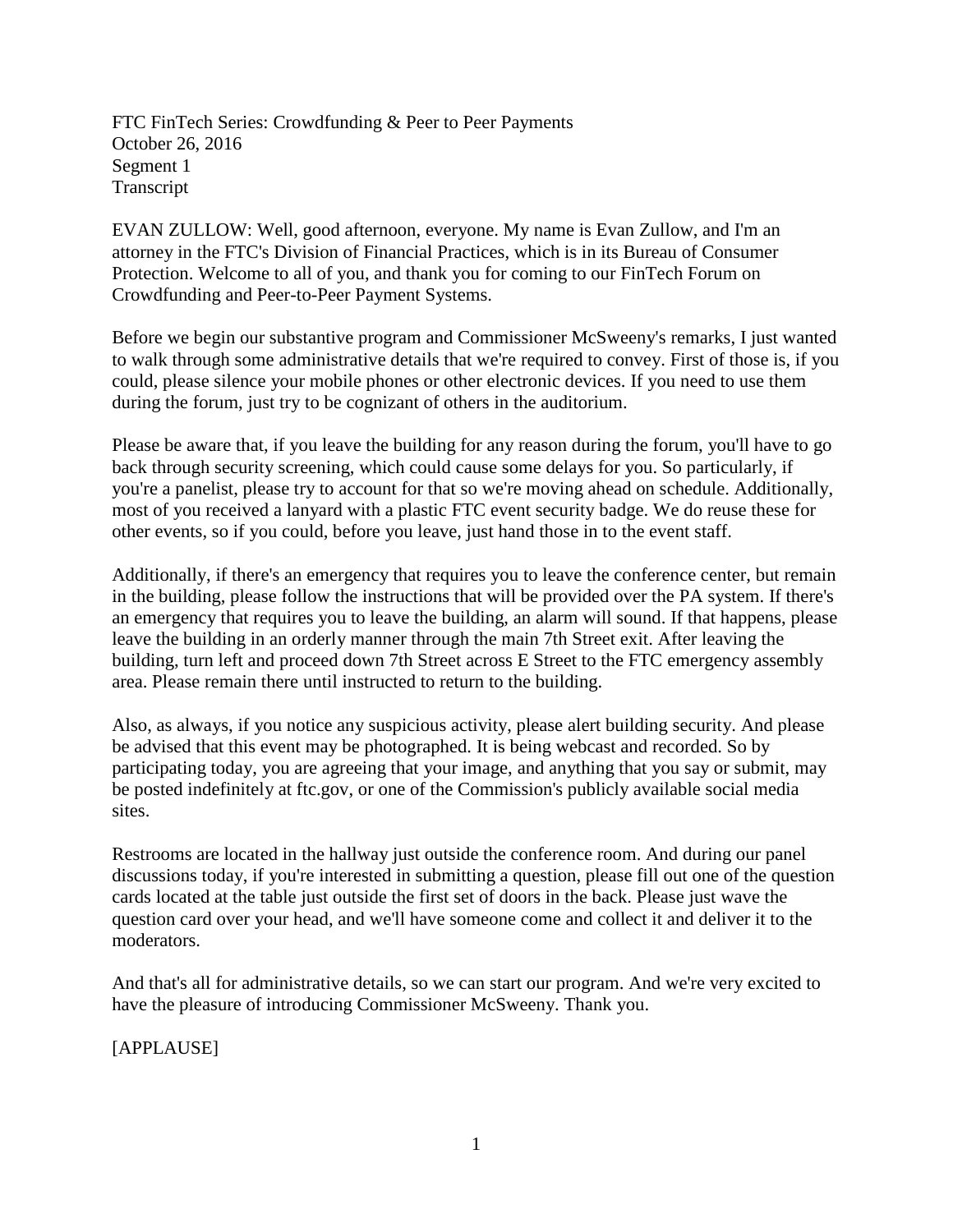TERRELL MCSWEENY: Good afternoon, everybody. Thank you so much for being here at our second FTC FinTech workshop. We are delighted to have you here today. And a special welcome to the folks that are joining us on the internet through our streaming video as well.

We are focusing today on emerging financial technologies and their impacts on consumers and businesses. Innovations in financial technologies, which we know collectively as FinTech, have the potential to transform the way consumers engage in their most fundamental day to day financial transactions, including how they share, spend, and raise money. For many consumers and small businesses, such technologies can represent a life-changing opportunity to gain access to important financial services. These technologies also offer us all the ability to complete transactions and manage our basic finances more quickly and conveniently.

Last June, the FTC opened this FinTech series with a forum focused on marketplace lending. Today, we turn our attention to two other important growing financial technologies, peer-to-peer payment systems and crowdfunding.

Peer-to-peer payment platforms have become hugely popular in today's marketplace, particularly among younger consumers. With a few taps of a smartphone, these platforms allow consumers to exchange funds with one another directly. For example, splitting a dinner check, or, in my case, paying a babysitter, without the need to hand one another cash, or to write or mail a check. Such platforms can make transferring money faster and more convenient for consumers than other traditional options. So it should be no surprise that, according to a 2015 survey, 46% of consumers report that they have used a mobile app to make a peer-to-peer payment, and 27% of consumers report that they do so at least monthly.

Given the broad and growing use of these platforms, it's important to ask what protections they have for consumers. For example, how do these platforms ensure that consumers' funds get to their intended recipients, and that they are not diverted to potential scams? If consumers do experience a problem with a payment, or wish to dispute a charge, what's their recourse? To what extent are peer-to-peer platforms protecting consumers' privacy and data security? And how do all of these protections compare to those provided by financial institutions, and other entities, that have traditionally overseen fund transfers and payments in the past?

The FTC previously explored similar questions in our 2012 workshop on the mobile payment industry, and in our subsequent 2013 staff report on mobile payments. During our first panel today, we will examine these issues more closely in the context of peer-to-peer payments.

Following that discussion, we will, then, take a look at crowdfunding. The basic concept of crowdfunding is nothing new. For many years, some entrepreneurs and fundraisers have sought small contributions from a large number of people to finance their projects or causes. However, the emergence of online platforms has greatly expanded the use of crowdfunding as a mechanism for seeking charitable donations, financing the creation of a new project or a venture, and even selling securities. In fact, the Smithsonian has even got in on the action using crowdfunding platforms to fund preservation projects, such as Dorothy's ruby slippers or Neil Armstrong's spacesuit.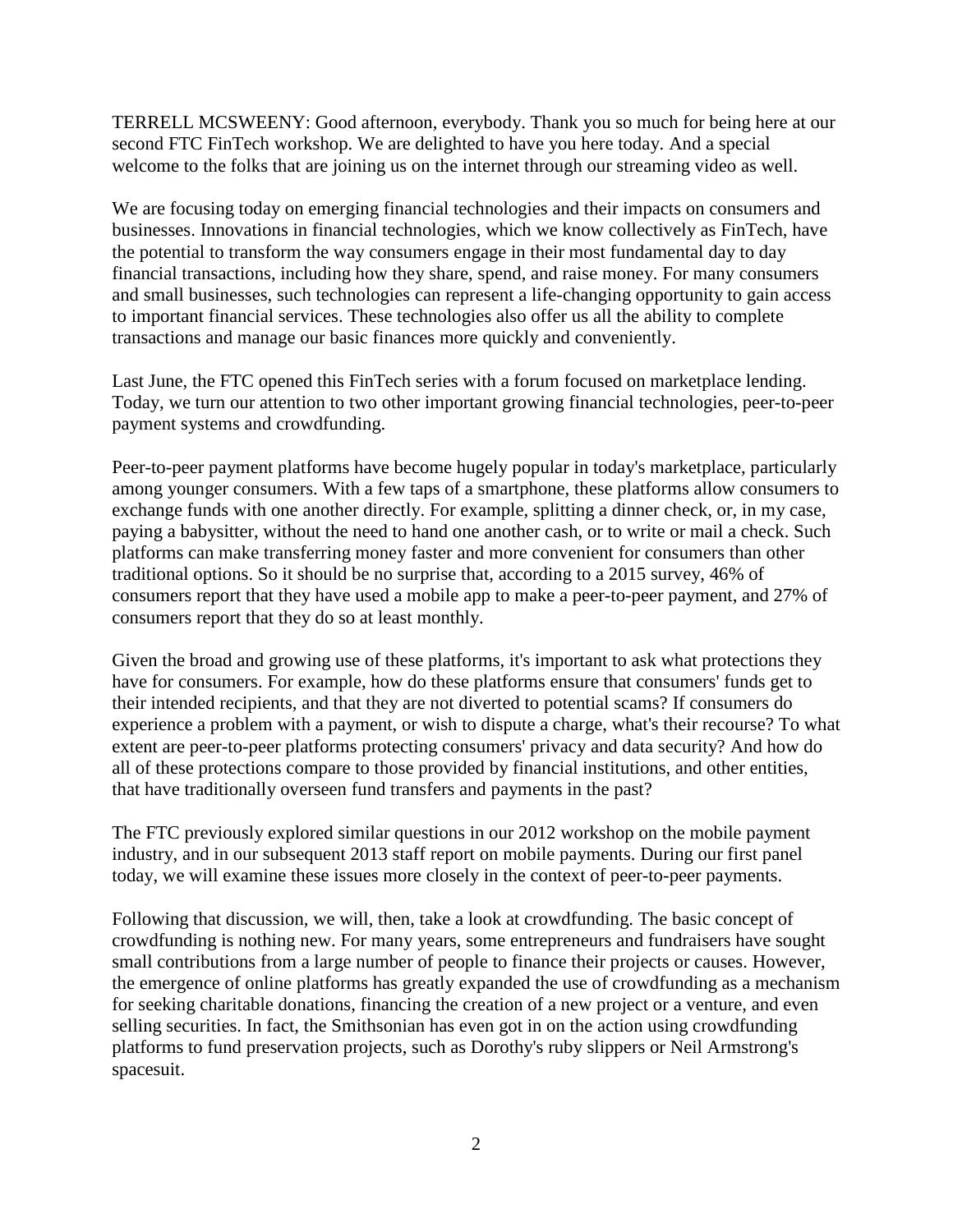According to Mass Solution, in 2015 alone, crowdfunding sites raised more than an estimated \$8 billion globally. Consumers, in turn, can use online crowdfunding platforms as a way to more easily find and contribute to the project or causes they are passionate about. In some cases, by funding a project, consumers can get an early prototype of a product, or even some other small reward.

However, as the use of crowdfunding continues to expand and evolve, it has also attracted some scams. For example, last year, the Federal Trade Commission brought its first ever law enforcement action against a fraudulent crowdfunding campaign. In that case, called Forking Path, we alleged that the defendant claimed he was raising money from consumers to produce a board game, but instead he used most of the funds for personal expenses. So today, in our second panel, we're going to dig further into both the significant promise and the associated risks with crowdfunding.

And as a lead into that panel, the Federal Trade Commission's Office of Technology Research and Investigation will provide presentations surveying the largest crowdfunding platforms, including the information they provide to consumers, and collect from campaigns. As we recognize the significant potential benefits of FinTech, we all must work together to ensure that we protect consumers from risks or unlawful activity arising from the changing landscape. The Federal Trade Commission is committed to doing so through both law enforcement actions, outreach, and educational efforts like today's forum.

So I'm looking forward to today's discussions, and I want to thank the team that has worked so hard to put this event together, including our Federal Trade Commission staff-- Evan Zullow, Elizabeth Kwok, Patrick Eagan-Van Meter, Duane Pozza, Malini Mithal, Stephanie Cox, and Jessica Skretch . I'd also like to thank all of our panelists who've taken time out of their busy schedules to be here today, and I look forward to a terrific discussion of these important issues. Thank you very much.

# [APPLAUSE]

DUANE POZZA: Can you hear me? Great. OK. Good afternoon, I'm Duane Pozza. I'm an assistant director in the Division of Financial Practices.

PATRICK EAGAN-VAN METER: And I'm Patrick Eagan-Van Meter, a program specialist in the Division of Financial Practices.

DUANE POZZA: So we'll be moderating today's panel on peer-to-peer payments. We have a great panel here today to talk about this topic-- The Emergence, the Path Ahead, and the Implications for Consumers of Peer-to-Peer Payment Systems.

I'm going to give a short introduction of each of our panelists, then kick off the discussion with some questions and dive right in. I expect that each of our panelists will talk a little bit more about their background as they're going through and giving their perspective on peer-to-peer payments as we go along. Actually, Patrick is going to do a quick introduction of each of our panelists here.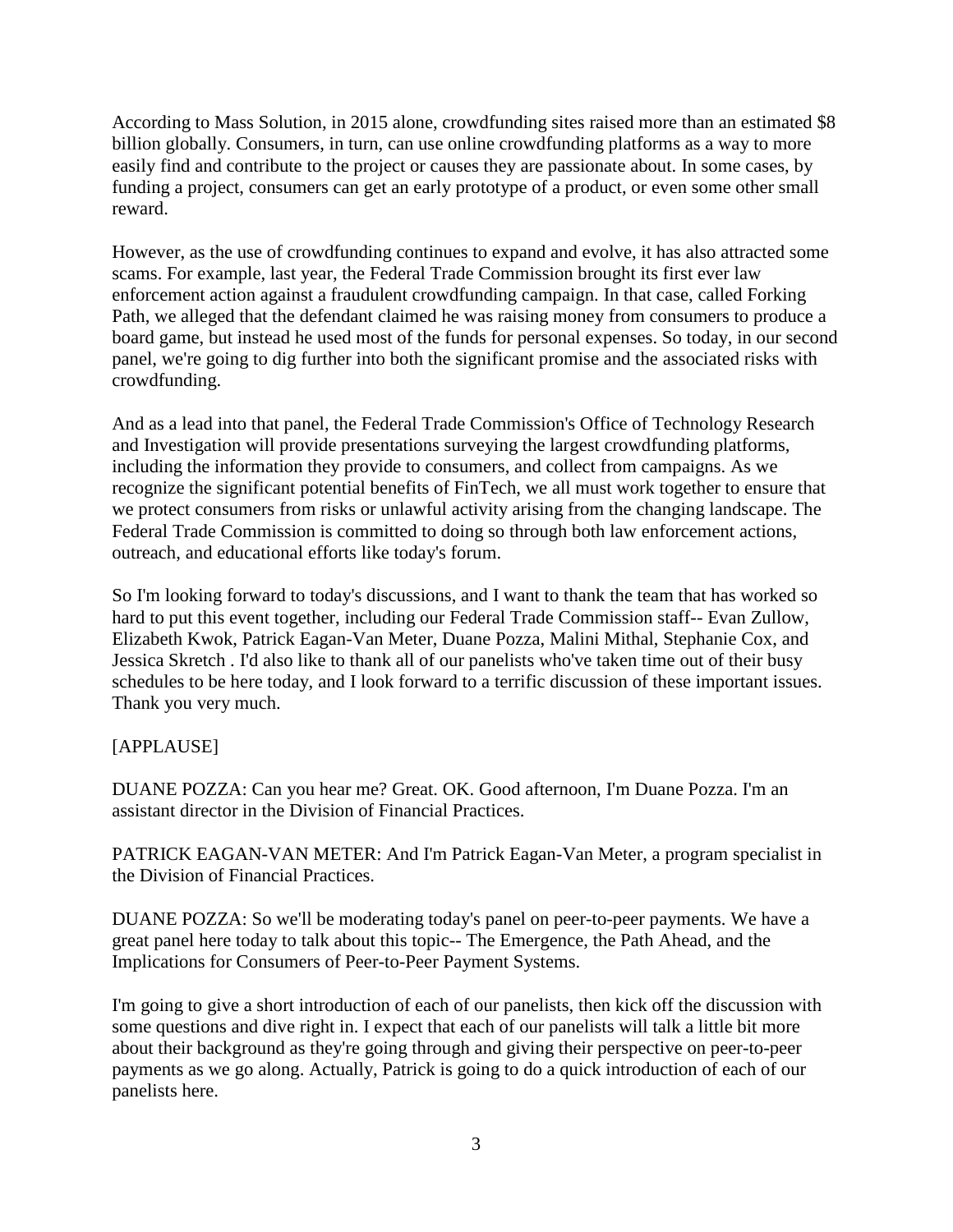PATRICK EAGAN-VAN METER: All right, to my immediate left, we have Jo Ann Barefoot, Senior Fellow at Harvard University's Center for Business & Government at the John F. Kennedy School of Government. And she's also the CEO of Barefoot Innovation Group.

Down at the end, Matt Van Buskirk is the Co-Founder and CEO of Hummingbird Fintech, and was previously the Director of Compliance at Circle.com.

Beth Chun is an Assistant Attorney General for Special Projects in the Consumer Protection Division of the Office of the Texas Attorney General.

Brian Peters is the Executive Director of Financial Innovation Now, an alliance of a leading technology companies-- Amazon, Apple, Google, Intuit, and PayPal.

Christina Tetrault is a Staff Attorney on Consumer Union's Financial Services Program team, specializing in banking, payments, and financial technology.

DUANE POZZA: So we have lots to talk about today. We're going to start by talking about some background and trends on peer-to-peer payments, and then delve a bit more into the potential benefits, the potential consumer protection issues, the legal landscape, and best practices going forward.

So my first question, I want to start off by talking briefly about the general state of the marketplace for peer-to-peer payments, and any important trends in where it's headed. In particular, there are many available standalone peer-to-peer payment apps right now. Is that the future, or will we see more consolidation and more of these services being offered by larger platforms? And I'd like to pose that question to all of our panelists, but first to Jo Ann.

JO ANN BAREFOOT: So thank you. And I want to commend the FTC for putting this program together. It's such an important topic.

So the first thing to think about with FinTech is predictions are dangerous and nobody knows where all of this is going to go, which is one of the reasons the regulatory challenges are so tremendous. But I think we'll see the emergence of both. I think we'll see both sectors really growing rapidly, and the marketplace will be sorting out what is likely to happen.

I do think we are likely to see a great deal of activity from the big tech firms that have such robust relationships with the consumer, have so much data on the consumer, understands us so well. Some of them are sort of beloved almost by consumers. Whether they deserve it or not is something people like to debate. But I think that we'll see a surge in those kinds of services. But I think the standalone small innovators are going to be very powerful also.

DUANE POZZA: I'll ask Matt the same question, too, coming from the small innovator perspective.

MATT VAN BUSKIRK: So Circle's perspective on this-- and I should say, since I'm no longer with Circle, I cannot officially speak for them in any means, so take this as my personal opinion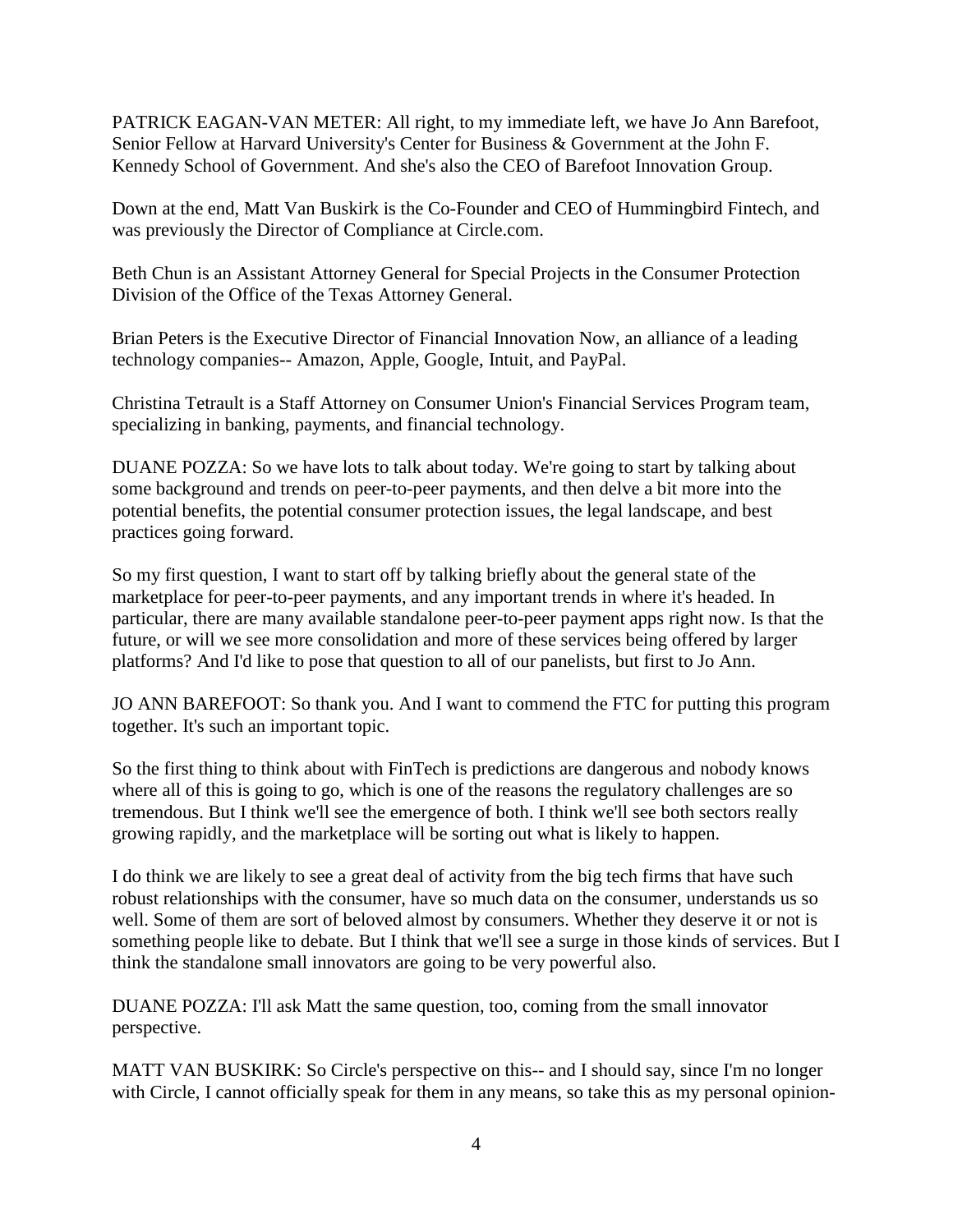- the perspective that we had when we were there, and that the co-founders of the company articulate very often, was that there had been a lot of development in sort of closed network payment systems. And you guys may have heard of Circle, as the pilot product there was a bitcoin-centric product connecting to the blockchain. Ever since then, it's been a little bit more following a traditional closed network model, with currency payments within-- domestically in the US, and then in Europe-- currencies that people would know and recognize. But they're always keeping that sort of interoperable open network concept in the background there.

So as these technologies develop, my personal stance on it is you're going to see a plethora of closed network systems, like Snapchat, Facebook, all these other companies coming out with their own payment structures. But it's much more powerful if all these platforms can talk to each other. So I think you'll get a hybrid model coming out of it, where you'll have closed networks for the systems you use most frequently, but they'll have some means of communicating with each other and settling, which will hopefully not be the ACH network, or anything like that.

DUANE POZZA: And I want to ask Brian, and also throw in another question. If these services are going to be provided by larger incumbent players, are they likely to be provided by banks or technology companies, or both?

BRIAN PETERS: Well, let me first say thanks to the FTC. We see the Commission as a partner in helping to raise the level of trust in the marketplace. We believe the FTC has a strong role in a lot of these financial regulatory discussions. So we're happy to be here. Thanks, guys.

I am speaking on behalf of Financial Innovation Now. I may use specific examples from the companies I represent, or others, but I don't speak on behalf of any one individual company. I just speak on behalf of Financial Innovation Now.

So I would say that I definitely agree with Jo Ann, that it is both, that you see payments being suffused into the media and communication channels that consumers have already flocked to, or flocking to, or may flock to next year. You also see standalone apps. And I think we're going to continue to see that for a while. So we'll have that diversity.

And I think, to dovetail with what Matt was saying, we see this generally as more of a disruptive pattern. While I think one of the-- I'd say dominant -- or the larger peer-to-peer services comes from one of the large US banks, most of the key features of peer-to-peer payments is coming from new entrants. So there's a wide variety of companies. I'm just going to list off a couple of them, but Circle, Dwolla, Google Wallet, Facebook Messenger, PayPal, Popmoney, Snapcash, Square Cash, Venmo.

And I think it's our perspective that those services are really changing the game of what money means to consumers. They are raising significantly our expectations of how our money should move, and how we should be able to move it. And I'd just say that some of the hallmarks of those expectations are that it is secure, that it's fast, that it's accessible, that they have control over it, that it is affordable, if not free, and, importantly, it's also, sometimes, social.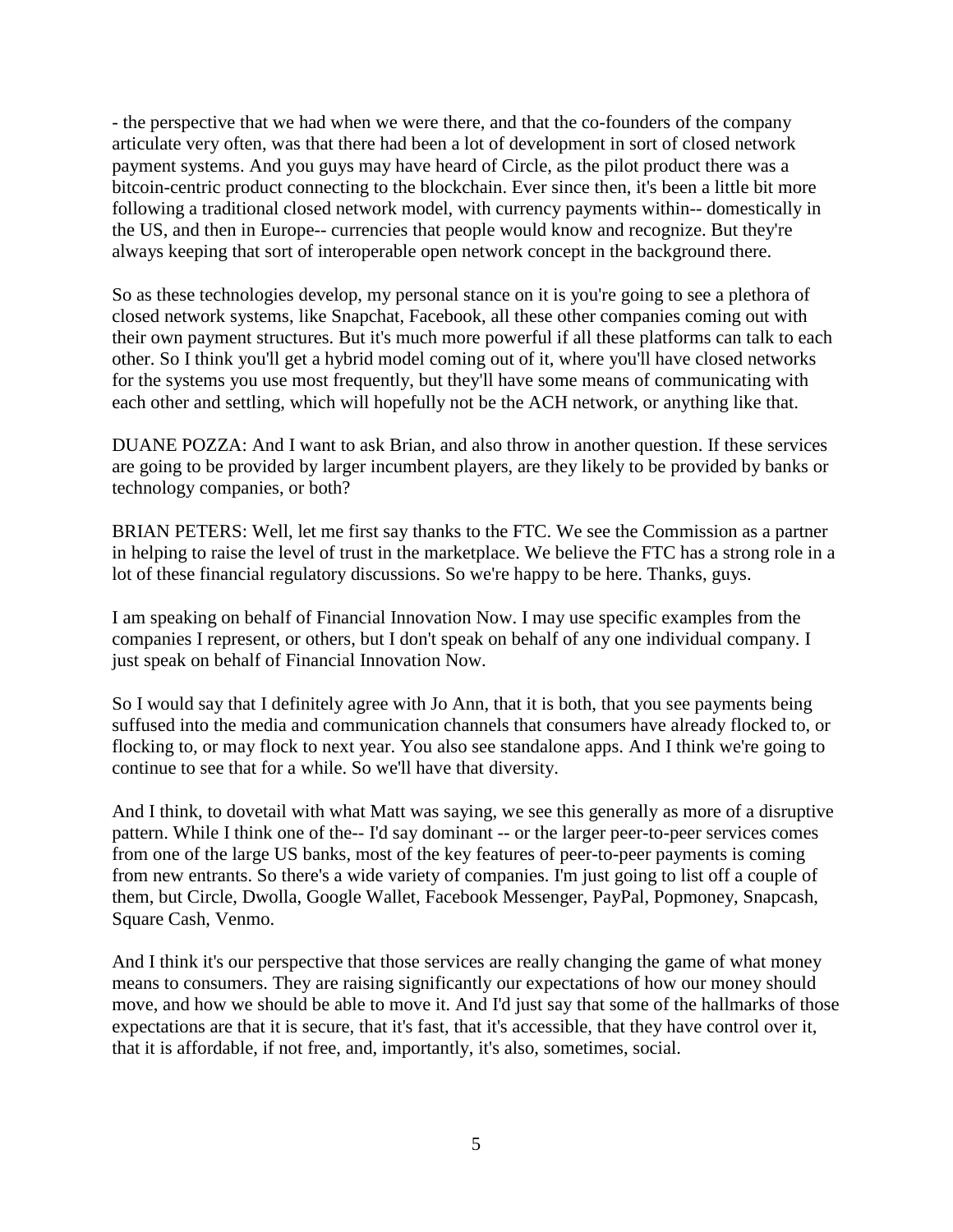So things are early days here, right? Like, this is a nascent industry. You know, Venmo is doing, I think, around \$4 billion per quarter about now. But that pales in comparison to about the trillion that sloshes around in the banking system in consumer payments. So that's still where we are. It's nascent, growing, and exciting.

DUANE POZZA: Christina, did you want to add to that?

CHRISTINA TETREAULT: Sure, I just wanted to add I think that we'll see a lot of changes as we move towards real time payments. So folks may or may not be aware, the Federal Reserve has convened a number of different segments of the marketplace, including consumer groups, and I'm a member of the task force that's looking to bring real time payments to the United States. And I think, as the efforts move forward within the task force, and outside of the task force, I think there will be a tremendous amount of change that comes to payments, but particularly to peer-to-peer. And some of the issues that we'll talk about today may be resolved and dissipate, and others may surface. So I think it's a really exciting time, and I anticipate a great deal of change in the next couple years.

# DUANE POZZA: And Beth?

BETH CHUN: Thanks. To follow up with what Brian and Christina were just saying. But first, to begin, to introduce myself, I always need to make sure to say that the information that I am providing to you today should be considered general information, and should not be considered legal advice. And the opinions expressed by myself today are my own, and do not represent the Office of the Attorney General of Texas.

So I think that what Brian was mentioning is important, the fact that there are all these different iterations of peer-to-peer payments that are popping up, including Venmo. The Office of the Attorney General of Texas did obtain a settlement with PayPal regarding their Venmo app in May of this year. And I think that brings up an interesting point, that the social network aspect of some of these apps may not always be something that consumers are expecting.

And so, to the extent that those pop up, and these sort of peer-to-peer payment systems, it's important that consumers are made aware of the differences between these new technologies, and what they might be expecting with traditional financial institutions, such as banks and credit cards. So I think that it's great that there are all these innovations, and all of these new technologies. But just making sure that companies are keeping up with their disclosures to people about how those technologies differ than what they might be expecting, and then making sure the consumers themselves are also paying attention to those disclosures and understanding those differences.

DUANE POZZA: So a couple people have brought up the social, or the social media, aspect of it, and I want to get back to that later on in the panel. But I want to turn and talk a little bit about the potential benefits of these products.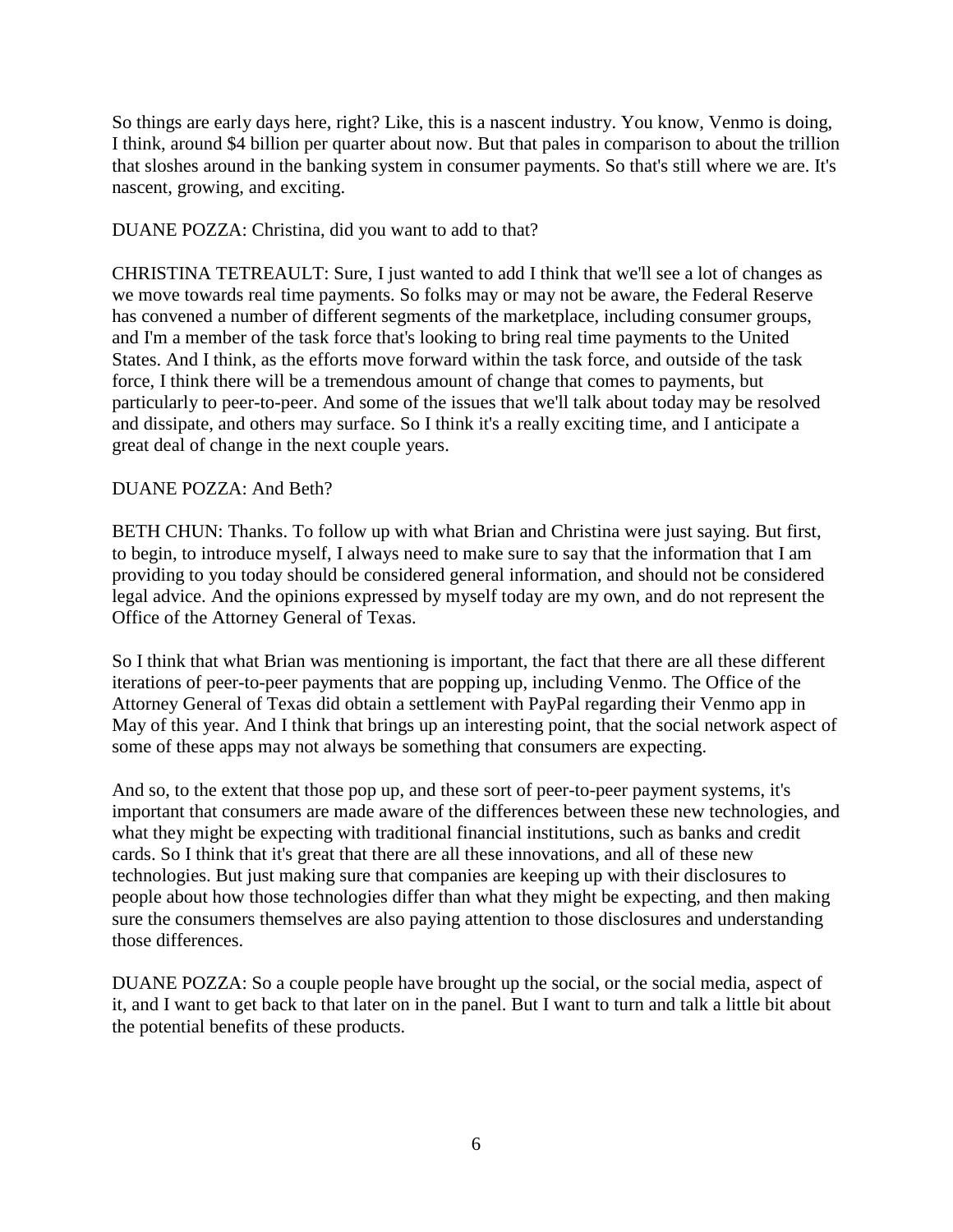PATRICK EAGAN-VAN METER: In her opening remarks, Commissioner McSweeny mentioned the potential benefits peer-to-peer payment services can provide to consumers. What do you think some of those benefits are? And we could start with Jo Ann.

JO ANN BAREFOOT: I'm glad you asked. I think the most important thing to think about in payments innovation of all kinds, and FinTech innovation overall, is to remember that there is an opportunity here to unlock incredible benefits to consumers, beyond what we've ever had before, in terms of affordability, access, consumer protection, empowering of consumers. And some of that is beyond the scope of our peer-to-peer conversation, but we should never lose sight of it, because the upside opportunity is historic. And there is a lot of downside risk at the same time. And as regulators, and I'm a former regulator myself, we have a tendency to go straight to the risk, and it's harder to think about the opportunity.

The benefits in this space include, keying off of what Matt said, that, if you're moving money on the internet, then basically you're doing for money and value what we have done for information. You're making it reachable for everyone, and instant for everyone, and almost free, apart from what it takes to put together the compliance programs and the operational things that have to be in the background. And that is transformational for people who need to move money around, whether it's remittances, or whether it's wiring funds, or whether it's just going through the payment system.

And I'll just call out one area, which is, if we had real time payments, which this is helping us push toward, the consumer would have far fewer problems that come from the lag in the payment system. An awful lot of the reliance that we have today for people who are using the expensive cash based services are it's driven by the fact that they can't know, other than with cash, exactly when something is going to be credited. If you write a check, or even if you use an electronic payment in most forms, you really aren't absolutely sure when the money is going to be in your account, when it's going to go into your account.

Sometimes it's being described as like having a whole 'nother job to go cash your check and go around and pay your bills, and that is partly a timing problem, a precision timing problem for people who don't have any cushion. If we suddenly have the ability to be sure that, if you make a payment, it's there, and it didn't cost you anything to have it happen, then a lot of the problems we have with overdrafts, payday lending, and so on, would go away. So that's just one huge area.

Now, instant payments raises all kinds of other problems to, which I'm sure people will talk about. And the regulators need to be thinking about those. But the benefit is enormous.

PATRICK EAGAN-VAN METER: Matt, do you have anything to add on that?

MATT VAN BUSKIRK: Just to push, or further expound, on the cost factor of this, too. Both speed and cost. Historically, if people need to move money quickly, it can be done, but it's very expensive. It's available to higher income individuals who have maybe personal bankers or businesses that need to wire money. But if you need to send money somewhere quickly, particularly across borders, as a moderate to low income person, it's a completely different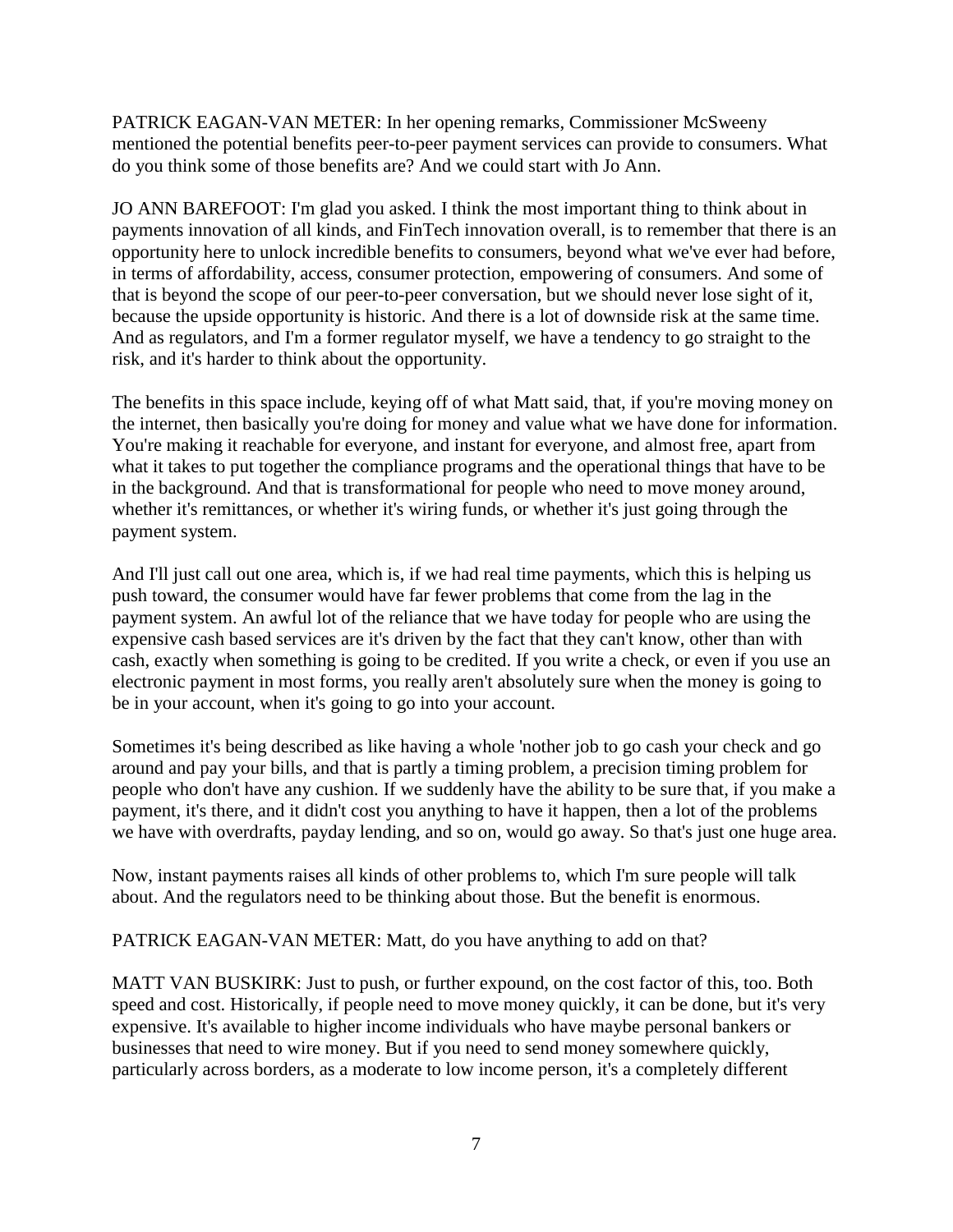challenge. And you may be paying fees that are disproportionately outsized compared to the actual transaction.

One example I like to use is my sister, who, until about a year ago, was studying abroad in London. And she had to go through a massive amount of rigmarole to get money from family in the United States into her account in a British bank. Not to continue to promote Circle too excessively, but if we had been live at that time, she could have had money in her account immediately for approximately 50 basis points, or whatever the exchange rate modification was at that time. And there are other services, like TransferWise and others, that are providing similar capabilities at a fraction of the cost of the traditional payment system.

So just to reinforce it, the upside is huge. There are use cases we've not even thought of. I am really interested in the concept of micro-payments as well. Very intrigued to see where they're going to go. And obviously, my job at Circle was very focused on the downside and mitigating that risk, so I'm sure we're going to get into that a little bit later.

PATRICK EAGAN-VAN METER: And Brian, in your answer could you also talk about the benefits, in terms of expanding financial access to underserved consumer populations?

BRIAN PETERS: That's what I was going to do.

# PATRICK EAGAN-VAN METER: All right.

BRIAN PETERS: No. Jo Ann and Matt both said it right. I think the hallmark consumer benefits that I mentioned before as consumer expectations really do have, I think, some of the most potential for the underserved. The underbanked and the unbanked together account for 26%, 27% of the country here in the United States.

When Jo Ann was talking about speed, speed is critical when it comes to households who are living paycheck to paycheck, or if they are financially stressed for whatever reason. Her point was spot on. If they don't know that the money will be there and be available when they need it to be, they're more likely to turn to alternative financial services, which are, as we know, check cashers that charge 1% to 5% to get access to your money, just to turn it into cash, or payday loans, or title loans, or other kind of very difficult spirals to even poorer financial health.

So to the extent that this can be a model, and that it can be even taken advantage of by the underserved, and it is a consumer expectation that everybody has, because I think we all face challenges with some of the friction in the financial system. Technology companies like the ones I represent, that's their whole focus, is they're always about moving things as quickly as they can, and removing friction and pain points from people's lives. And in the financial system, there are a lot of pain points. If you can remove those, those, I think, have a disproportionate negative impact on the underserved.

Just to put a finer point on it, the average unbanked household gets by on \$22,000 a year. Their use of alternative financial services usually means that they're spending \$1,000 of that \$22,000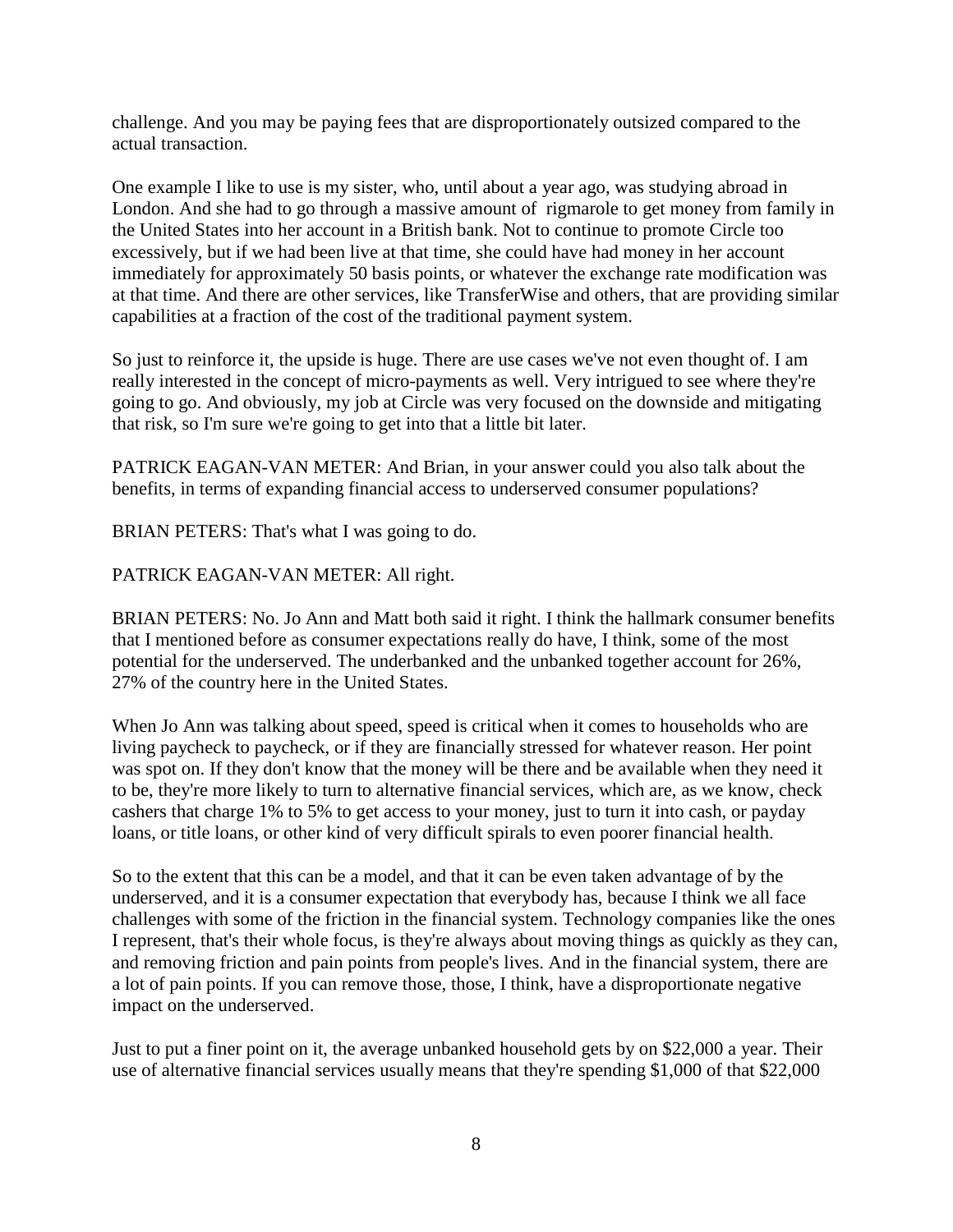just to access their own money. If we can avoid that, even in some portion, that would be a huge advantage.

DUANE POZZA: Do we have a sense of the current demographic of the user base of these products. I mean, the sort of stereotype is it's a bunch of millennials splitting the bill at dinner, or whatever. And that certainly is a use case, but what do we know about that the rest of the current population of users?

BRIAN PETERS: I'll go first. So, yes, the perception is that it is millennials, and the research actually backs that up. Javelin has some research out there, and they showed that, over a 12 month period that they did an analysis of, millennials average 11 transactions over one year. But interestingly, those age 45 to 54 made four transactions over the same period, and 65 and older did three. So while it follows the age line in kind of a typical trend, the important point is that people across all age groups are actually using it.

And if you think about, at least in the strict peer-to-peer context, when you think of some of the more popular services, and you see the emojis, it looks like most of it is for going out at night and entertainment expenses. But the reality is, behind the scenes, a lot of people have chosen not to share what their payments may comprise. And so Javelin also shows that the most popular P2P payment purpose is for gifts. It's 39%. Bill payment is 38%, followed by entertainment expenses at 29%.

So you think about family-- it's easy to talk about friends trading money back and forth, but family, you think about taking care of your grandchildren, or taking care of your parents. We do a lot of exchanging of value within families across borders. And this really represents a great opportunity for that. So it's a little bit more interesting than I think you would give just millennials credit for.

JO ANN BAREFOOT: I just wanted to say that most FinTech innovation does aim first at millennials. Not all of it, but a lot of it does, because they're the early adopters. If you're a startup, and you're trying to find a market, and you've got a certain amount of capital and you're going to run out of it, you're not going to start with a group that doesn't use mobile based technology very much. But we shouldn't let that fact get us into the thought that somehow these things are just a niche product. They're starting there. Most of these companies plan to change the whole way the whole system works.

If I could tell a quick story. I don't want to take up too much time. But on this point, I'm on the board of the Center for Financial Services Innovation. And we have a exercise there we call Fin-X. And they could do it for the FTC, if you're interested. They help people go out into the city and try to transact some financial tasks the way you might do if you don't have a good banking relationship, as I'm fortunate enough to have.

So we had a board meeting a few weeks ago, and they sent us out into a Chicago neighborhood for 90 minutes to do tasks, like cashing a personal check, cashing a paycheck, buying a prepaid card, spending money on the prepaid card, reloading it, sending a money order. I can't remember all of it. And we ran all over the town. We had a lot of fails in my group. We were treated pretty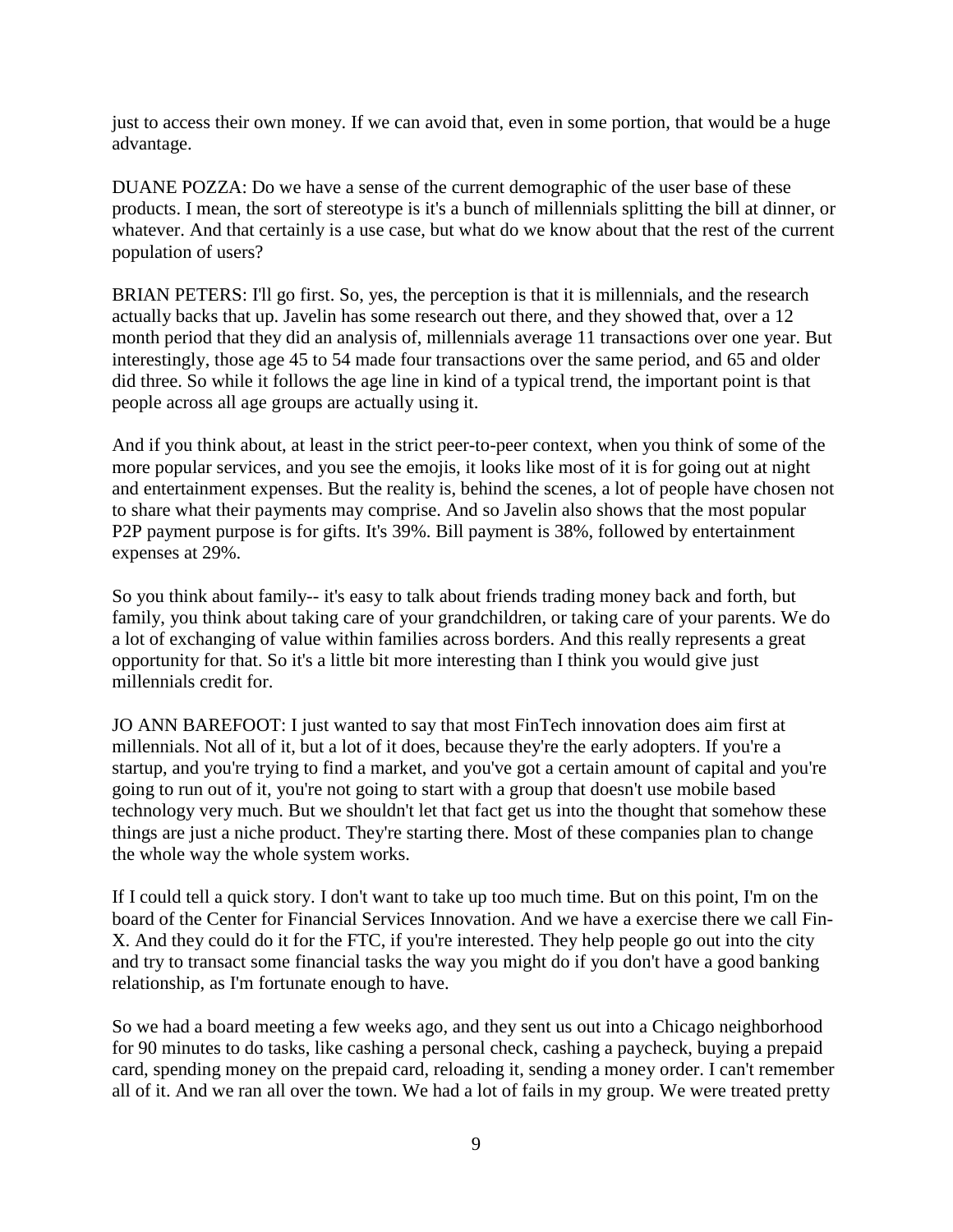well, which some of the groups were not. But there were a lot of things where we went to a place, and they just said, we can't do that for you. It was very expensive to do it.

So it was very eye opening about how hard it is if you don't have a strong financial underpinning to function. But the other thing I took away from it is, I'm a Circle customer, and if the system worked the way Circle does, I could have stayed at home and done every single one of those things in five minutes. The whole thing. You know, that's where we should get to for everyone. That it's easy and it's fast and it's cheap.

PATRICK EAGAN-VAN METER: Matt, do you want to follow up on that, with that great lead?

MATT VAN BUSKIRK: Yeah, well I wanted to make one quick point, too, that obviously here we're focused on what it looks like in the United States. But the peer-to-peer payments ecosystems internationally are very different, and are targeting very different types of consumers as well.

Thinking about, beyond the millennial use cases, obviously M-Pesa has made a lot of news in Africa for getting financial services into places where they have not existed previously. And then, China really has put peer-to-peer payments on the map. They're the leaders in terms of market penetration and usage, through things like WeChat Pay. And the social gifting, the red envelope structure that they have there, I mean, huge amounts of money are moving around for gifts of various kinds.

So I think in the United States and in Europe, there is definitely a millennial focus. Circle certainly is catering specifically to them. There are a number of other companies that are targeting college students, because you can get some nice network effects, if you can penetrate certain universities, similar to what Facebook did. But we should keep the international differences in mind as well.

DUANE POZZA: So I want to talk a little bit about the legal framework. Obviously, there are many laws that apply in this space, too numerous to discuss all of them in detail. But you know the laws that apply to financial transactions generally. And we're focused here on the consumer protection side of it, as opposed to something like money laundering.

So Christina, I wanted to turn this over you. What do you see as the key consumer protection laws, and the key consumer protection issues, in this space?

CHRISTINA TETREAULT: So I would say the first thing is that usually the consumer protections that apply follow the underlying funding mechanism. And because those vary so much from across offerings-- so not all peer-to-peer services allow you to fund the services similarly. It's important to keep that distinction in mind.

So some of the bank peer-to-peer services are relying on ACH's from bank account basically to bank account. Some of the intermediary services allow the use of debit or credit cards. And then some, including bank offerings, allow the use of a prepaid card. So you're looking at these different sets of legal protections, depending on which that is. So if you're using a credit card, for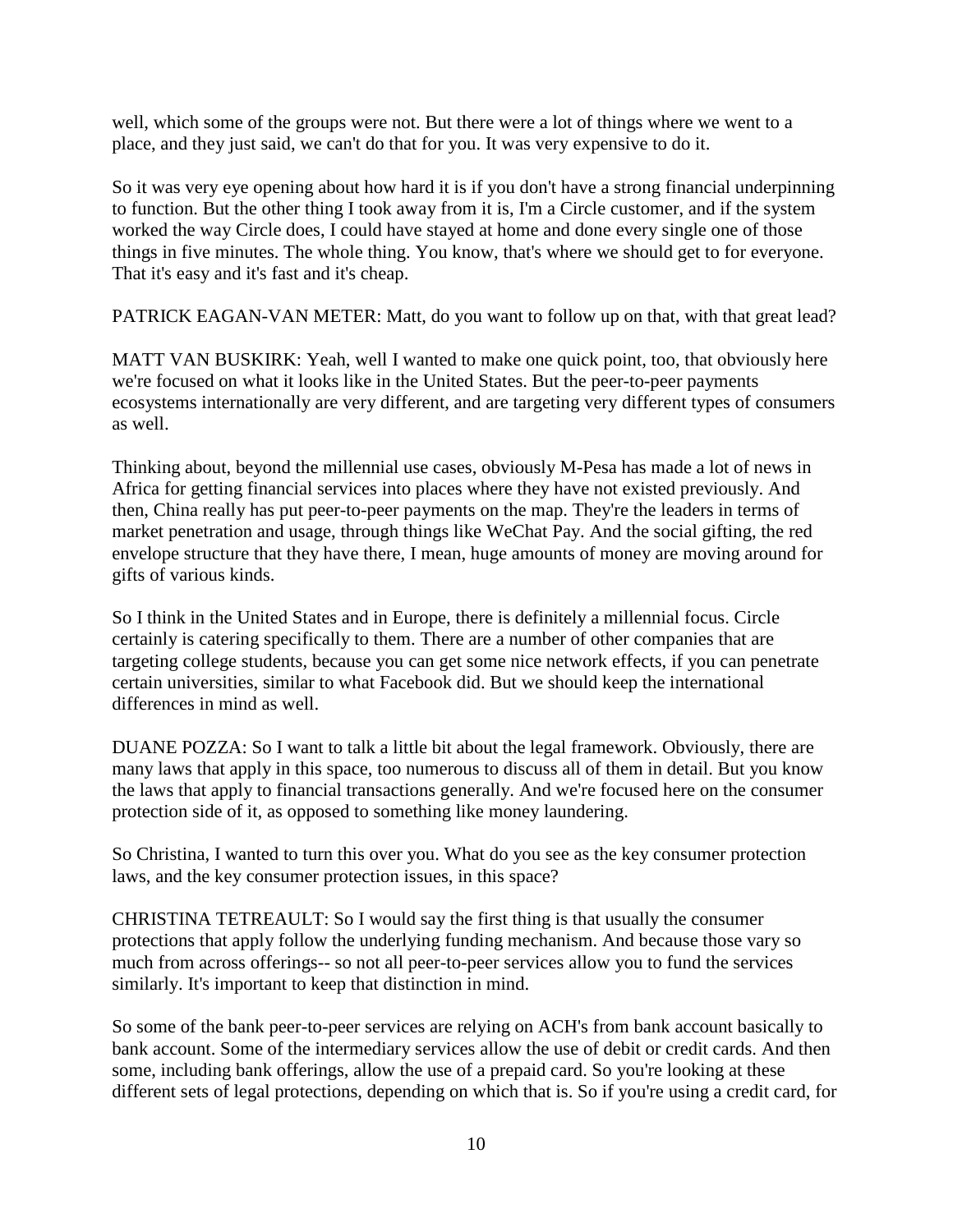example, you have the most robust consumer protections. You have a chargeback right and some other things.

So that's sort of the big picture. But then again, it's really the devil's in the details. So when you dig into some of the consumer disclosures for the different offerings, you find various levels of help and assistance for resolving errors, for resolving fraud. We haven't seen any service that says you're on the hook for fraud, and I don't want to create that illusion, because that would be false. But there are varying levels of help that are offered.

So some of the terms and conditions explicitly say, you know what, you need to reach out to your bank. You need to reach out to your debit card provider. And others say, to the extent that we can, we will help you, and you need to do x, y, and z. And so painting with a broad brush is very difficult in this instance.

I will say that also underscores what I think is the most important thing to understand about the way these systems work, is these hugely complex liability chains. So your actual phone manufacturer is sometimes mentioned as a party to some of these agreements. Your telecom provider, if you're using an app. Your bank. Again, your card issuer, depending on what the financial service is. And then you've got this intermediary, the service itself, in some instances. In some instances, that might actually be your bank, so that's not necessarily comparable.

And then you have the people you're transacting with. So there are some aspects of transactions that the consumer can end up on the hook because they sent money to the wrong person in error, and that's one example where you're just out of the money if you, say, typed in the wrong phone number. But you can also be on the hook if you receive money from a friend who later reverses that transaction, and there can be a huge time gap before the transaction is actually final, even though you've gotten a notice and you think the funds are there. And by one example that I'm going to use is 60 days. So you can be on the hook if you spend money that you end up basically not having.

And so the legal framework is actually pretty complicated, and I think very hard for consumers to understand, when it's not necessarily clear that the protections would vary so much.

DUANE POZZA: I also want to ask Beth, to get the state perspective.

BETH CHUN: Yeah. So actually, I think there are some instances in which the legal framework may actually be a little bit clearer than it seems, as far as from a company's perspective, and as far as from Texas's perspective. There are these various patchwork of different types of regulations that these FinTech companies might run into, like the banking regulations and other money transfer regulations.

But at the same time, companies should also keep in mind the fact that deceptive trade practices acts, such as the Texas Deceptive Trade Practices Act, and other states' unfair and deceptive acts and practices laws, do apply to their companies as well. And so they should remember that, even though this is a very fast-paced industry, they need to keep the consumers in mind, and make sure to disclose everything that would be relevant to a consumer.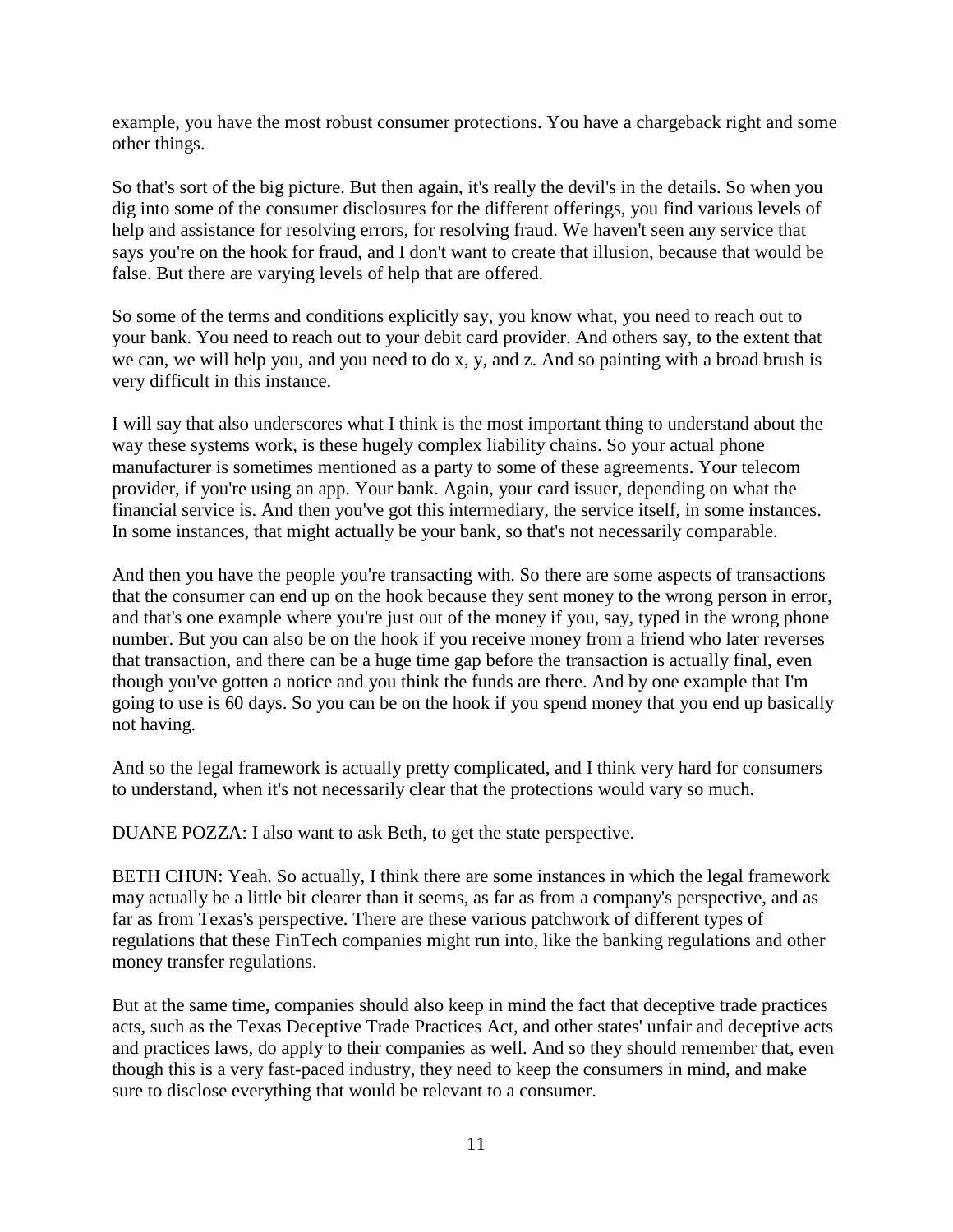Especially because, as we were talking about before, that some of the early adopters may not be the most sophisticated of consumers. Though they might be tech savvy, they may not understand the limitations of the services that they're using, such as whether buyer and seller protections are offered, and whether they're going to be protected from third party scams.

So other relevant considerations should be, is this service clearly disclosing the security and privacy options available, or are they possibly misrepresenting the adequacy of their security or privacy? And also, there's a possibility that, depending on the data security of that app, there could be additional identity theft regulations that could become involved as well. But really important to remember that sometimes it is just as simple as making sure that you are not confusing or deceiving consumers in whatever medium that you're using, whether it's a traditional bank, or these new FinTech companies.

DUANE POZZA: Those are good points about consumer disclosure, which we'll go back to a little bit later and talk about consumer understanding of the way that the products work. I also want to, while we're on the subject of the legal framework, get the perspective from the sort of industry side. Do you think that the industry has a good understanding of what the legal obligations are? And would you consider them to be onerous, like an impediment to growth? And in particular, how does the CFPB Prepaid Card Rule fit in? So I'll ask you, Brian, first.

BRIAN PETERS: OK. So a couple of questions to unpack there. I think the broader question of whether it's onus or not, I would say really is more of a question of modernity, and whether the rules are set up for kind of the old paper-based system that we have. If you think about the system of disclosures and liability protections that we have in the Electronic Funds Transfer Act and Reg E, that's all based on your traditional debit card kind of process, where you get a piece of paper in the mail. We'll talk about disclosures in a minute, but that comes in a paper version, and the specifics, even including in the Prepaid Rule, talk about font sizes and what that's supposed to look like.

But we're in a world where this is a screen that is dynamic and that is updatable that can provide a lot of flexible approaches to disclosure, to helping you address something like a disputed charge or transaction. And I think the application to, then, these rules is very challenging, and that it's-- I don't want to use the patchwork quilt excessively-- state to state, when it comes to both licensing and enforcement, we end up with a little bit of a different approach.

And if you think about money transmission, if you're a startup and these startups are doing good things for the space, bringing good things to the marketplace that consumers appreciate and are flocking to, they have a significant challenge going to each state to get a money transmission license. That's a licensing process that they have to go through. Then they have to stay involved in that licensing process every time a feature of their product may change.

And then, of course, there's the enforcement question, which is challenging across all 50 states. So some sort of federal streamlining of that would be significantly helpful. That's just on money transmission licenses. I touched on Reg E on the Prepaid Card Rule, trying to touch every one of your points there. It came out just, like what, a week or two ago. It's 1,600 pages. I haven't read it yet. I will be reading most of it, maybe the CliffsNotes version.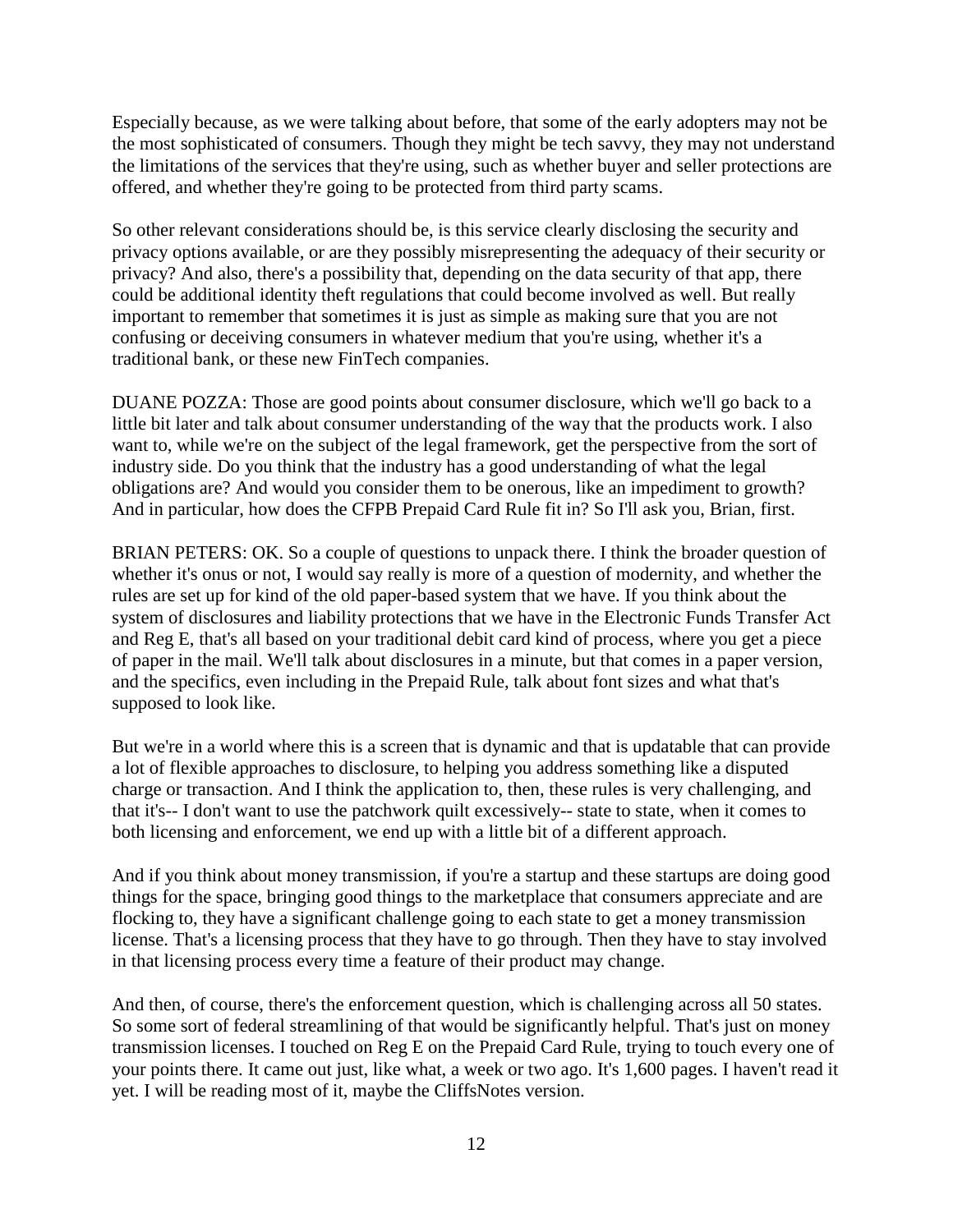But the thing to think about with the Prepaid Rule is that 98% of the intended effort was what you see in stores, the plastic prepaid cards, that, in many cases, actually come with some sort of a credit component as well. That Rule does capture digital wallets of stored value. We, in many ways, were, I think-- and, again, we're still working through it-- already in compliance with many aspects of it.

So the press kind of made this seem like it was something that was going after digital wallets. But I would say the vast majority of its intent was old plastic prepaid cards. The main aspects of prepaid is adequate disclosure, liability protections, and if you have some sort of a credit component to your offering, that that's also disclosed along the lines of the Card Act.

So you know, we're still working through it to see what it looks like. But there's been a question, I think, that's evolved over gaps for some of these new services and digital wallets. The Prepaid Card Rule, as we better understand it, will probably end up being the thing that we point to say that a digital wallet is certainly under a very explicit regime now that says, these are the rules that you have to follow, and there's not really as much of a question of applicability.

That being said, however, in many ways, our companies have looked at the existing long list of financial regulations, and said it all applies to our services, and we roll out our services and products in a compliant way. We put out a paper in July. It's 60 pages, and it outlines all of those many rules and regulations around payments.

DUANE POZZA: Did anyone else have anything to add?

CHRISTINA TETREAULT: I would just say I'm really glad that Brian made the second-to-last point, which is that the law, the new rules, do appear to apply to stored value in digital wallets, including peer-to-peer applications. Because that was a gap, and that was a concern that we certainly had, when value was stored with some of these providers-- you know, the absence of full protections under laws concerning rate, that contractual protections, while they're certainly better than nothing, are not the same as being able to point to regulation.

And so I think that's going to be a real benefit to consumers when it comes out next year, and could potentially drive some adoption from people who were concerned about whether their funds were truly safe.

MATT VAN BUSKIRK: One quick point, too. Consumer protections are absolutely necessary and any startup that is coming into the space that is seriously trying to do right by their customers will pay attention to all the requirements that are out there. You should have a compliance person as part of your team as early as possible to make sure that you don't get ahead of yourself too much.

But just to reinforce Brian's, one of his first points there, that the rules that every FinTech company is subject to are often-- I mean, they're written for the technology of the time, and then you have regulators-- and I'm also a former regulator-- going in and interpreting rules, applying them to new technology, and trying to figure out how exactly how it applies. And the further in time from the period when the rule was written to the current technology being applied, the more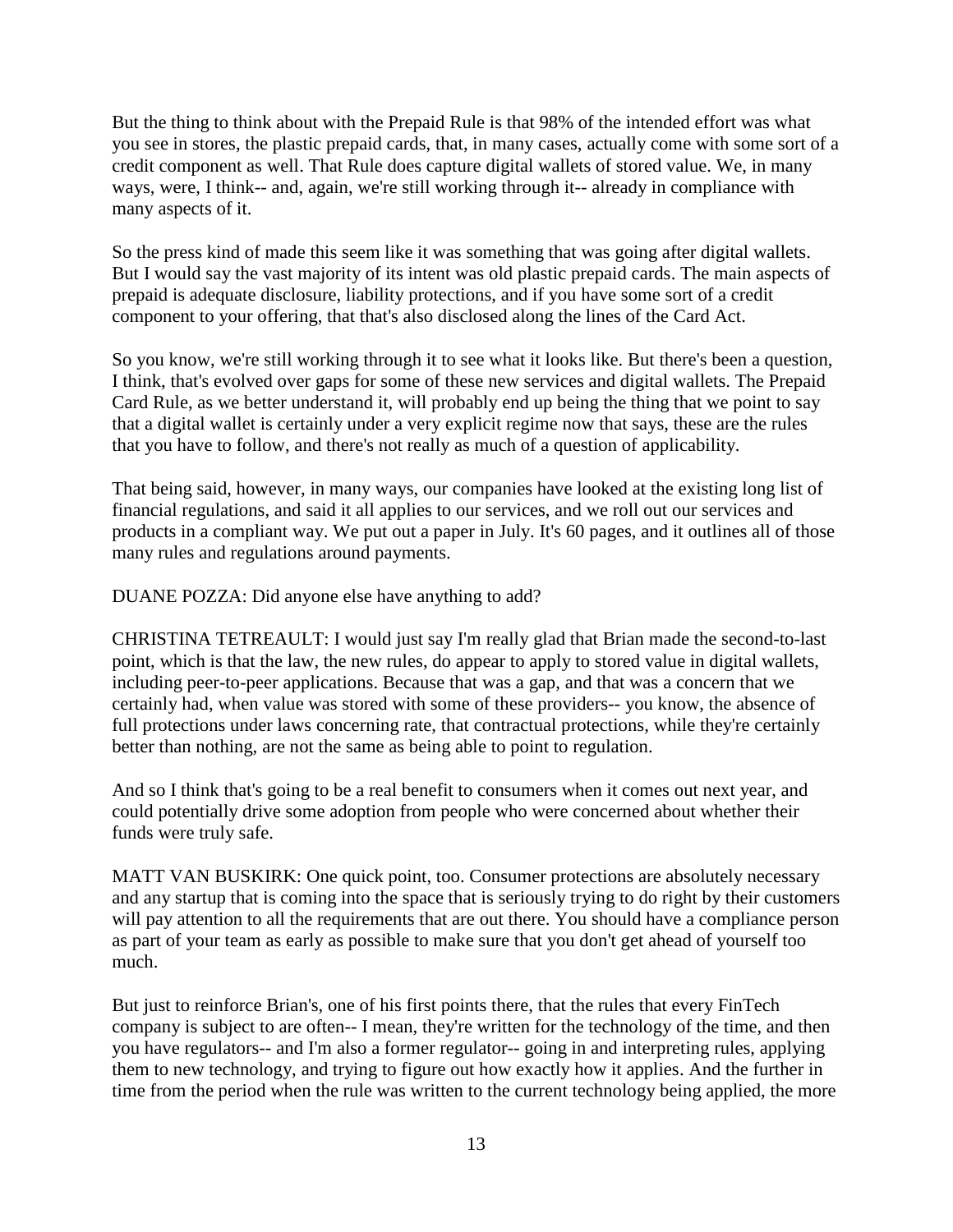sort of widely varied opinions you may get by individual examiners who are coming in to try to interpret those rules.

As a FinTech startup, the barrier to entry is quite a bit higher than it is in many other tech industries, which I don't think is necessarily a bad thing, because you don't want everyone to come in and be able to take control of people's financial lives. But it is something to be aware of, in that you can't be a traditional startup coming in, and kind of bootstrapping and developing this. You need to have potentially millions of dollars to spend to go through the state licensing process. Make sure you're meeting all your legal obligations and are adequately protecting customers.

And I think that, if-- I mean, this is obviously a huge challenge to actually pull this off-- but if we move towards having a slightly more agile regulatory framework, like the UK is doing with the sandboxes that they're experimenting with, we may be able to have more of a principles based targeted focus for FinTech companies to be able to meet the consumer protection obligations that they have, but with a slightly reduced burden in terms of the legacy infrastructure.

PATRICK EAGAN-VAN METER: OK. Let's talk about fraud risk. As compared to traditional banking services, do you think that there is a higher risk of fraud on peer-to-peer platforms, and what kinds of fraud specifically? Matt, as the panel compliance officer, would you like to start on this one?

MATT VAN BUSKIRK: I would say fraud-- I was at South by Southwest last year, and there were a number of panels talking about the concept of crime as a service, which is definitely disturbingly a thing. You can go out there, and if you want to create a ransomware virus, there's a tool where you can plug in the specific what do you want it to be called, where do you want the money to be sent, various other customized features-- what do you want the customer to see when you're sending them threatening messages. And then the hacker that created it just takes like a 15% cut off of everything that is received through this virus.

So that's just a micro-example of this, but it's very broad. Every FinTech company that gets into this space is going to be immediately targeted by very sophisticated international criminals, who know, or at least from prior experience can assume, that due to the fact that the company is brand new, regardless of how much they've invested in their control environment, if they're operating with a limited population during their sort of closed beta period, the moment they open the door, they're going to be hit with fraud topologies that they never could have thought of in their wildest dreams, because there are just tens of thousands, if not hundreds of thousands, of these people out there trying to defraud them.

So I would say that a FinTech company is more likely to be disproportionately targeted, but obviously the entire financial services industry is very much subject to this. And a good FinTech that is security conscious can be more difficult, in terms of the protection of their own environment. Since it's a bespoke system built from scratch, they can often be much more difficult to crack than a large bank might be, which has a tech stack that's got systems stacked on top of systems, and thousands of people with access to it.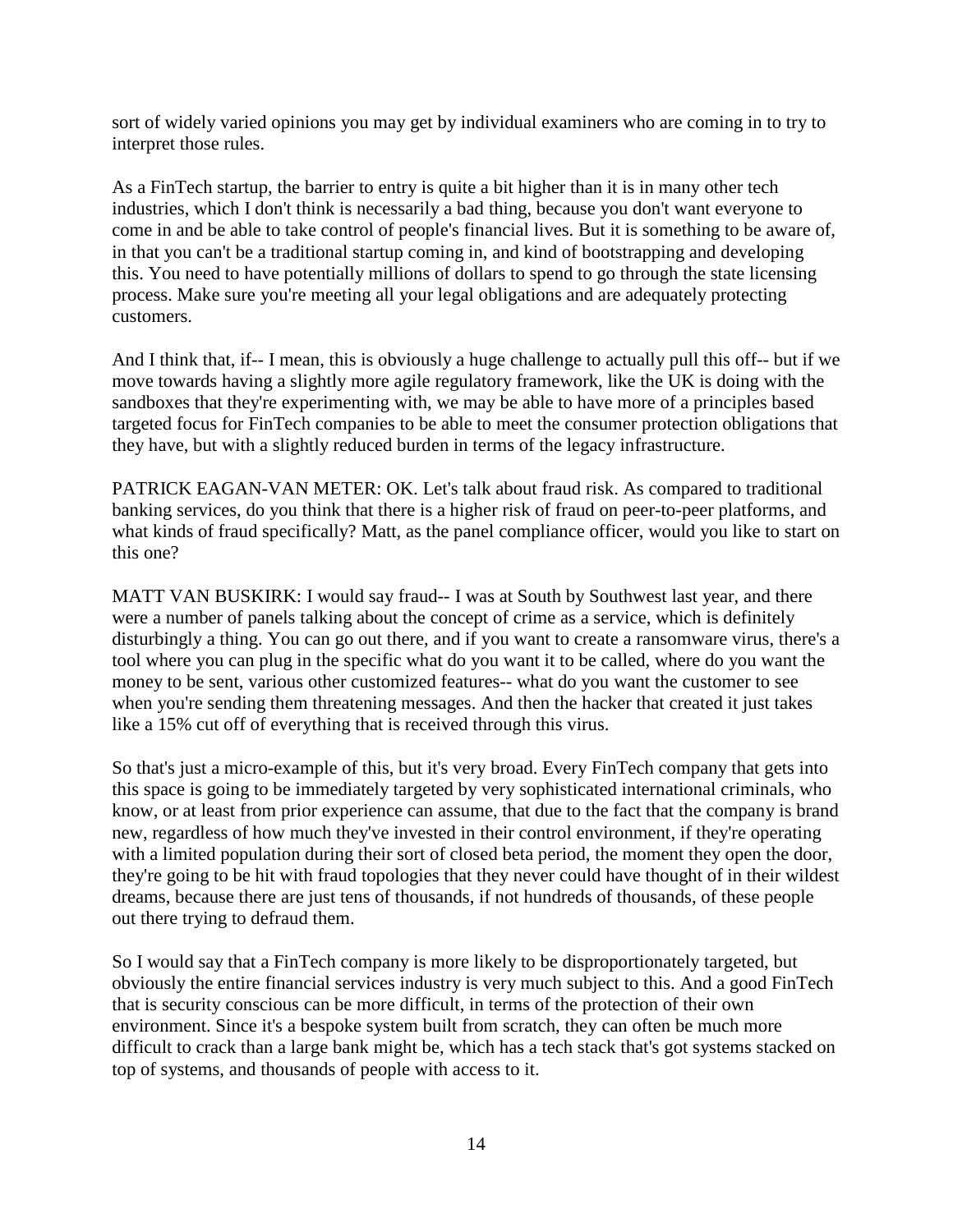But you can only build for the fraud you anticipate, and then you need to be prepared with sort of like a rapid action response team to be observing everything that's going on, and have your finger on the switch ready to take a step back and say, OK, we've got a bad pattern. We need to switch to a somewhat more draconian approach for some period of time while we figure out what's going on. And then it's going to be a constant game of chess.

From the other startups that I've interacted with in the past, and from my own experience, you get to be very good at fighting fraud very quickly. But I think we'll get into this a little bit later, too, the weak point, in the end, if you are really good at fraud, is almost always the consumer, and the consumer's devices, and how security conscious they are as well. So you need to be clearly disclosing the steps that you're taking, the steps that they should be taking and such, but we also need to just generally have public awareness continue to increase that you need to protect yourself.

PATRICK EAGAN-VAN METER: And Christina, what are some of the greatest fraud risks that you see?

CHRISTINA TETREAULT: I would say that the mode is new, but the scams are old. And that's really unfortunate, is that it tends to be a lot of the same stuff. So peer-to-peer payments have suffered from the imposter scam. They've suffered from some other types of scams that you see. It used to be sort of Craigslist scams, and now you see them moving into the peer-to-peer applications. And that's where you're selling something. Someone says, oh, I want to buy it, I'll Venmo you the money. Or fill in the blank. It's not unique to that offering. Let me just say all peer-to-peer offerings have experienced this.

And so you provide the concert tickets, let's say, to the buyer. The buyer has ostensibly sent you the money. Tickets are gone, and the transaction is reversed. So you're out your tickets and you're out that payment. And as I mentioned earlier, you can get the notice that the funds are there, and you may even have spent the money, and then that transaction is reversed. And then you're really on the hook, because now you've lost the money, you've lost the tickets, and you might have even incurred an overdraft fee or something else.

I would say, again, from my opinion, and this is based on just monitoring consumer complaints, not only that come to us but in the channels that are out there, which I urge you to look at, the scams look very similar. There isn't something that I've seen that is unusual. And as Matt has mentioned, there's the hacking, and then there's the lack of security on consumer devices that can leave serious holes.

So scary? Certainly. And certainly consumers are well advised to use good digital hygiene, but it's really nothing new under the sun, except the creativity of the scammers.

PATRICK EAGAN-VAN METER: And Beth, as a law enforcer?

BETH CHUN: Sure. So following up with what Christina just said, definitely agree that the scams are often the same kind of scams as in a traditional financial arena. Whereas before, people were maybe wiring money, and now they're Venmo'ing money, or what have you.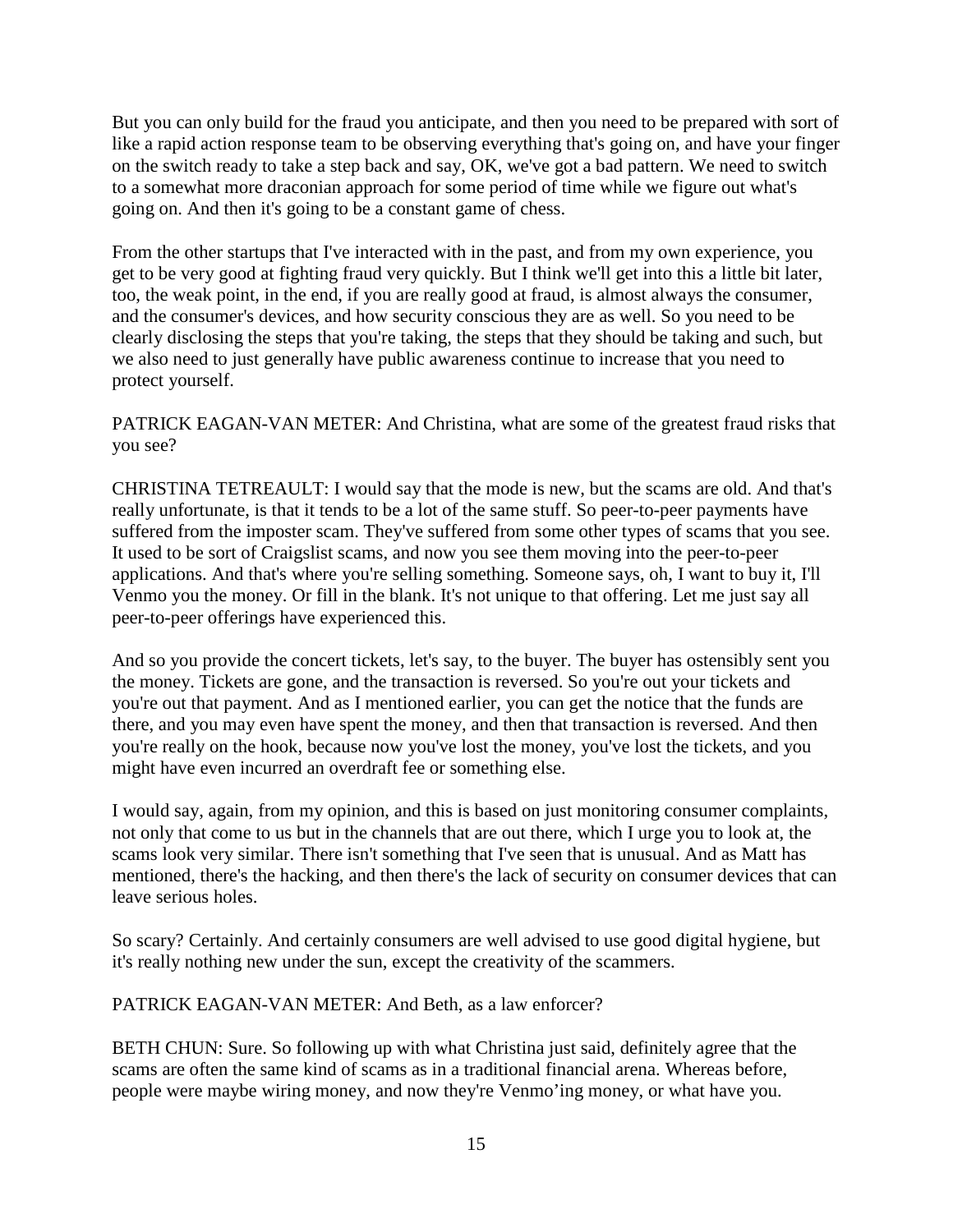And so I think that it's important, again, for consumer education-- I think Matt was already mentioning that before-- that is very important to make sure that consumers understand. Companies need to also make sure that they are disclosing what protections are being offered in their FinTech services.

So for instance, what is this service really intended for? Is it intended to be just sending money between your friends, or are you allowed to use it to purchase something from a merchant? Because those implications do affect what protections consumers have. So for instance, if they aren't supposed to be sending my money to a merchant, then the consumer may not actually have any buyer and seller protections on that transaction. But the consumer may not even be aware of that, because they might be treating the transaction as being more like using a credit card, or something that they are already used to, or are familiar with, having those kind of protections.

And also, as Christina was mentioning, sometimes the transactions might get reversed, or sometimes your account might be frozen. And so really making sure consumers understand when the money actually becomes their money, and what circumstances might impact that, and how quickly are they actually going to receive the money, or is the money going to actually be sent, are important for consumers to understand, too, to help avoid being scammed.

PATRICK EAGAN-VAN METER: And you mentioned commercial transaction. What counts as a commercial transaction?

BETH CHUN: I think that definitely depends on the service that you're using. And so that's another thing that, again, needs to be clear to consumers, what is going to count as a commercial transaction. Is buying something from an individual a commercial transaction, or is buying something from an online store a commercial transaction? I think that may be a more obvious situation. But again, there's a gray area there that consumers need to be made aware of and understand.

PATRICK EAGAN-VAN METER: And what can companies do to combat fraud effectively? And do these efforts encounter a trade-off with the convenience of using the platforms? Yes. Brian.

BRIAN PETERS: I'm the company guy. So we actually take a very different view of this equation. We don't think it is zero sum. Historically, when you thought about payments, it has been a question of signing your signature and there has to be somebody standing there authenticating you. And that is relatively inconvenient.

What we actually see is, because of all of the security features that you now have in an app, online, but especially on smartphones, just a totally different approach to it, so that you can have more convenient payment and more security. And I think just to list off a couple of the things that we're doing. I mean, basically, Matt had a good point about the way this might be a little different for newer companies.

The technology companies I represent have very deep relationships with their customers, and they're extremely good at performing authentication of those users. And then for whether it's a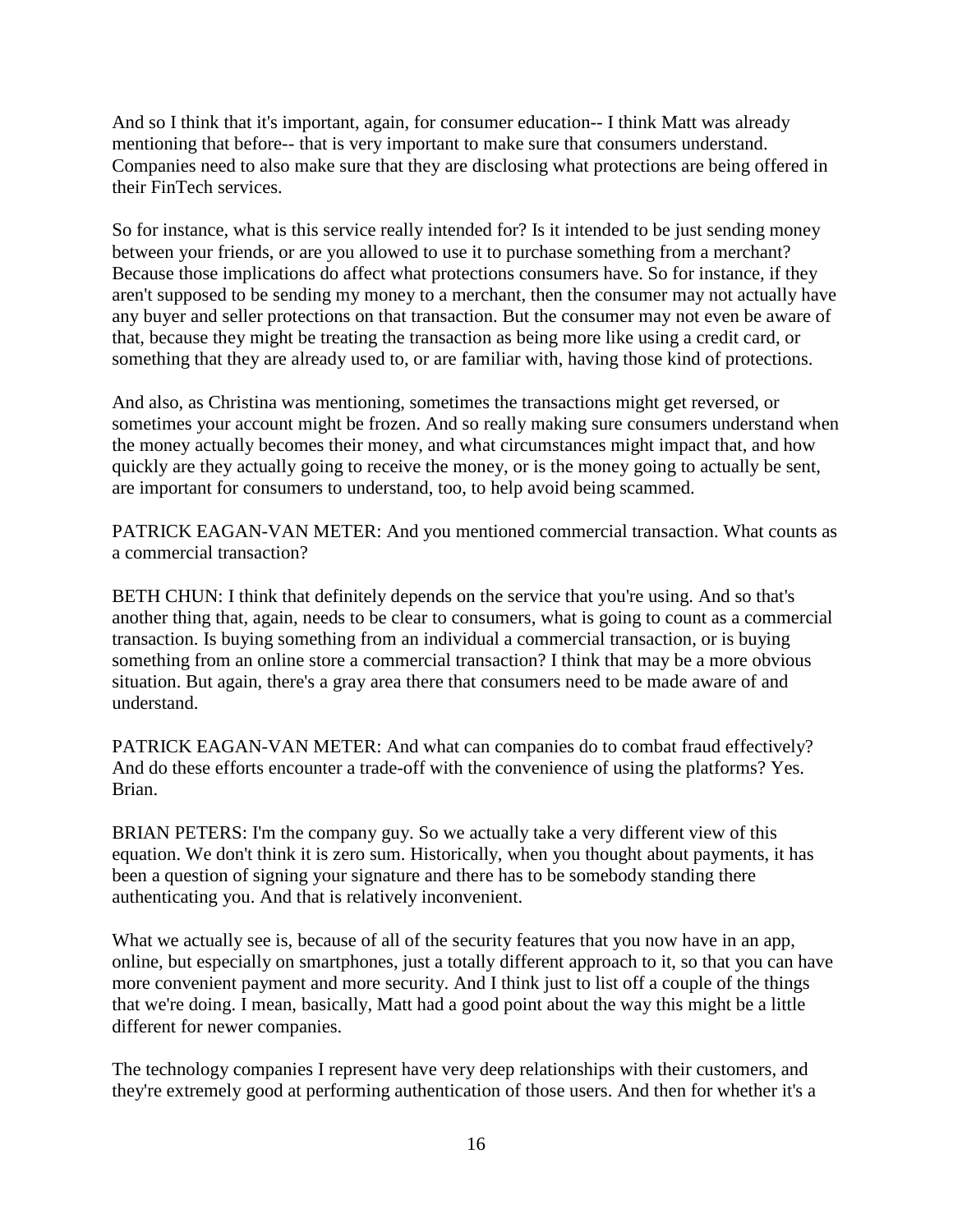commercial payment, or a P2P payment saying, green flag. This is a good, valid customer, or user of this payment service. I think we're able to do that through dozens of measures.

But on a mobile device, and through an app, I would just point out that we use multi-factor authentication, tokenization. There is device identification, biometrics, advanced encryption. And mobile security on a device like this is dynamic. You can update it at the touch of a button in a matter of seconds, or minutes. It's not something that you have to mail a new version of in the mail as a new card.

And I think that is just a wholesale revolution in the way we think about authentication and we think about security. We see ourselves, in many ways, as security companies. Financial institutions come to us for security. Government agencies come to our companies, including the CIA, for securer software and services. We feel pretty good about it. It's always an ongoing battle. It's something that I don't think anybody should ever say they're perfect at. But we work very hard on it.

I would say, though, on the startup point that, if you're a new company operating in the technology space, whether it's the financial space or otherwise, you're more likely to be able to take advantage of the latest services. You're going to more than likely operate in the cloud. You're purchasing software as a service. It's very different than what you did 10, 15 years ago, where you would have to invest most of your venture money into an on-premises equipment system, your own data center, and all of your own physical premises security to back that up.

Now, it's totally different. And you can rely on, essentially, the collective technology wisdom of the industry to build your services on a user by user basis, and turn on more security as you need it. There are some differences. But I think it's just a totally different game now.

PATRICK EAGAN-VAN METER: All right, Jo Ann, and then Matt.

JO ANN BAREFOOT: I wanted to reinforce this point, that the advent of so-called big data and machine learning and these very sophisticated artificial intelligence algorithmic learning capabilities is an incredibly powerful solution for both anti-fraud and anti-money laundering. And my understanding from talking with a lot of people is that today the criminals are better than the real customers are at passing the traditional screens. They don't make typos when they enter their identity information, and so on.

And therefore, the newer companies are creating entirely new ways of identifying fraud and money laundering using big data. It's hugely powerful. It's way more effective.

But for the FTC, I think you're the folks who are sort of the keepers of the privacy issue from the public policy standpoint, and thinking through how do you balance the value that we're getting from all this robust new use of data, not only in areas like that-- I don't want to get too far afield from payments-- but in credit underwriting that can be more inclusive is another massive area where more data can be used.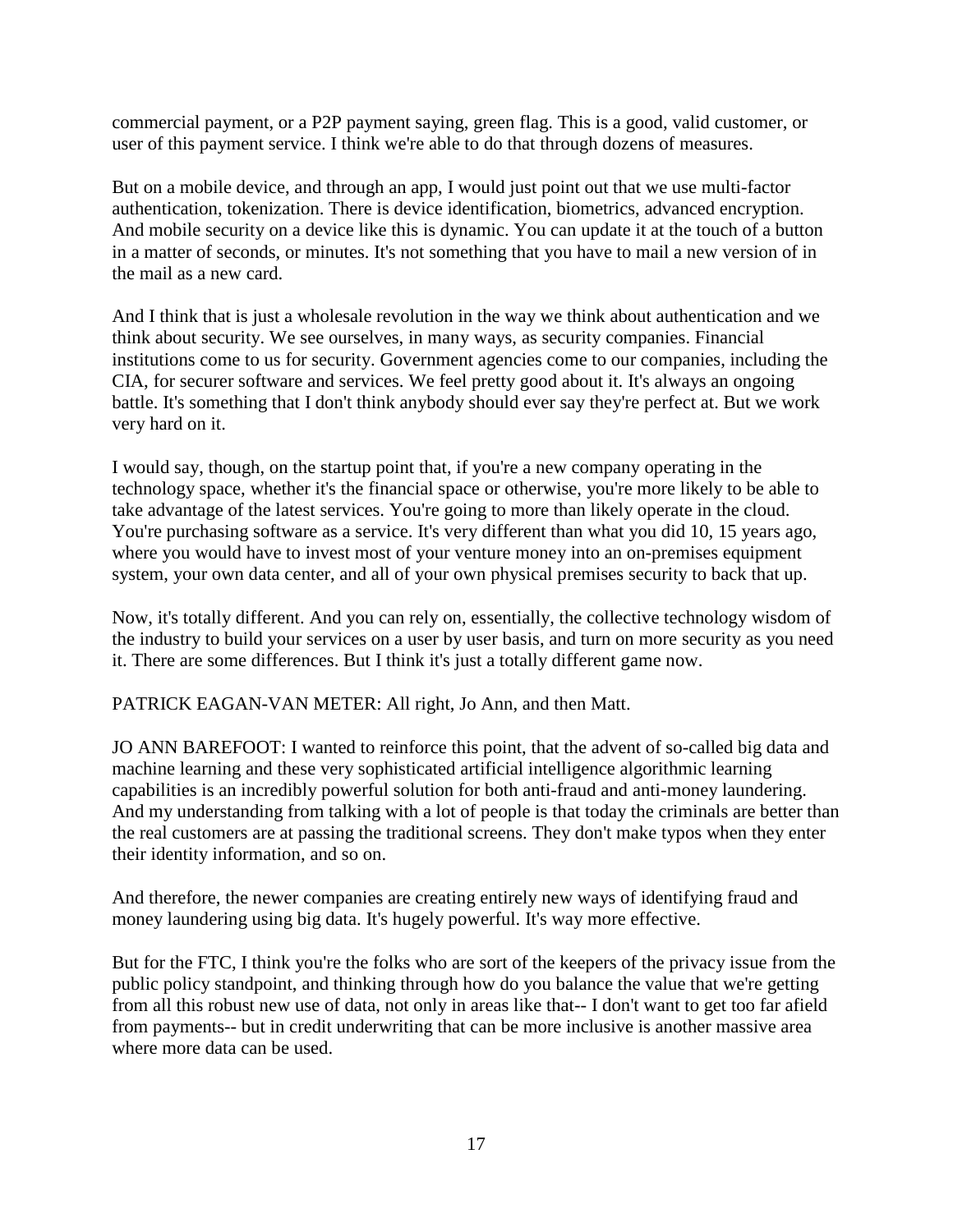But it does really raise questions about how do we want people's information used, who can get it, what's it for. And it's a hard policy challenge.

MATT VAN BUSKIRK: Just to continue on Brian's point, if you contrast the sort of security components of a credit card, as compared to any transaction that occurs on a smartphone, even with a chip and pin type structure, there's very few elements that a criminal would need to get access to in order to be able to co-opt that whole transaction. If you don't have a chip, then you can swipe the card and then print out a copy of it and go to town for some period time until the person gets a fraud alert on their card.

With a smartphone, the wealth of data that you have is incredible. And then there are startups all over the place that are security focused. I mean, a company like Venmo, Circle, any FinTech company here, can pick and choose whatever they consider to be the best in-class providers, including from companies like Google and such, for OAuth and other systems, to be sure that they really know who their customers are.

I'll give one anecdote of a story I heard here, where there was an investigation where an individual was using a next-gen payments platform to scam people sort of as a fake merchant. They were selling something online, and then not delivering the product, and then just sort of disappearing.

When a law enforcement agency tracked them down, knocked on their door, they said that the phone had been stolen six months ago. But the app has the capability to do device fingerprinting and geo-location, so they could see that the phone was continuing to be used in the same place through the intervening period. So the law enforcement agency could go back to that individual and say, well, you claim your phone was stolen, but it appears to still be in your house. Here's a search warrant.

So there are new capabilities that are unlocked through this that are very, very powerful. And I think we're just at the very beginning of seeing how they can be deployed to improve the consumer protection. But the side effect of that also is the privacy, because the privacy aspect, as Jo Ann mentioned, there is a lot of new data being captured and used here beyond anything that would have traditionally been available using a credit card or other platform like that.

### PATRICK EAGAN-VAN METER: Beth, did you have anything?

BETH CHUN: Yeah. Just following up with the security part, and I'm sure we're going to be getting the privacy part in a minute or two. But as Matt was mentioning, the fact that your phone does contain so much data, and it also contains, a lot of times, these FinTech apps in it. And so we should really make sure that consumers are aware of any security options that are truly optional on those apps, and that they should take advantage of those options.

For instance, adding a PIN number or password to that app itself, like you would protect a bank account. And also making sure that the phone itself is secure in case of theft situations. So that way, people aren't just basically getting a blank check book when they steal your phone, so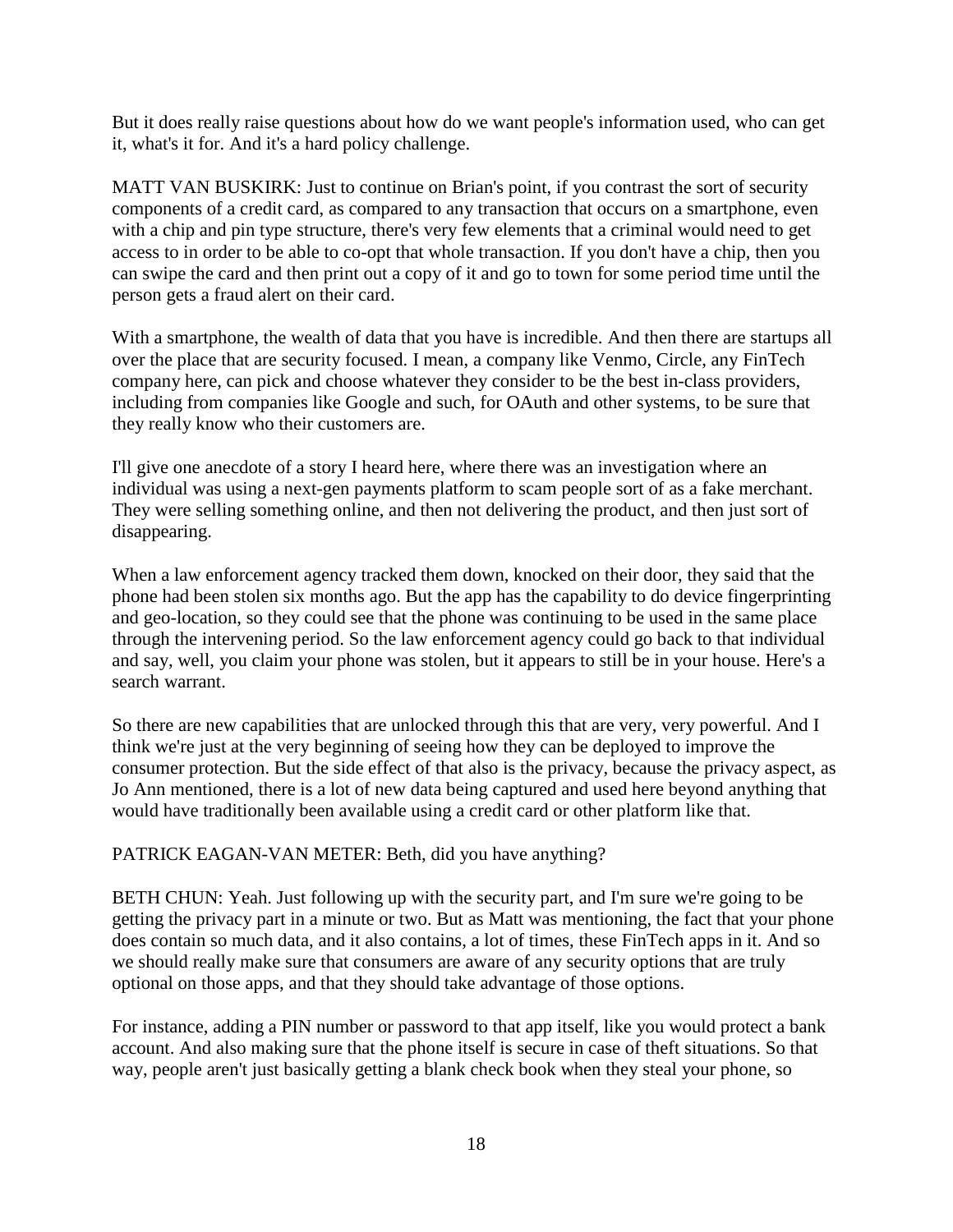therefore everything is compromised. So just making sure that those optional security measures are disclosed and used when appropriate.

DUANE POZZA: Do you think that consumers understand the need to take these steps for security? And to what extent are the platforms offering these services educating them about the steps to take for security?

BETH CHUN: I mean, I think that companies are getting better at disclosing these options, but I think that consumers aren't always going to take advantage of them, unless they're mandatory, because they might not always recognize the potential for danger. Like we've talked about before, sometimes these consumers are less sophisticated than traditional finance consumers.

So it's just really important to emphasize to them the importance of your phone is not just your phone anymore. It also has all of these other advantages, but potential risks.

# DUANE POZZA: Christina?

CHRISTINA TETREAULT: I just wanted to add, I think there's two things that come up around the conversation for fraud. It's got implications for speed. So a lot of the advantage of peer-topeer payments and the potential for inclusion that was talked about here really relies on the speed of those funds. And right now, when the absence of real time payments, there are these delays that actually can work to consumers' benefit. Although sometimes consumers complain, and you see a lot of complaints if you look online about holds and delays, those can work to consumers' benefit when it comes to preventing fraud and that sort of thing. And so that's kind of a rub.

And then to Beth's point is there are offerings that have additional security and consumers can take them, but then that gets in the way of convenience, right? And so you have these trade-offs, and it can be tough for consumers, in the absence of experience with these things, to really realize the importance of, say, PIN-protecting each transaction where that's an option, and all.

So I think this is like the thing, to Jo Ann's point earlier, that companies are working on. To Brian's point about a lot of the innovations that are there, it's certainly moving forward, but there is still a lot of work to be done all around.

# DUANE POZZA: Brian?

BRIAN PETERS: I'll try to be quick, but I do want to touch on a couple of these points. I think, to Christina's point just a minute ago about some of the delays that are in the banking system, for us-- I mean, this kind of portion of the conversation is really about what matters to consumers and what consumer protections are necessary. I talked earlier about friction. What our consumers find sometimes in using these apps, where there is friction, there is a pain point. It's in the interconnection with the traditional financial institutions.

And so we, I think, want to keep talking about that and look for opportunities to enhance that kind of interconnection. And I think, with respect, delays for the sake of security are, in our hope, something that security can solve. Because if there's a better way to do that and still ensure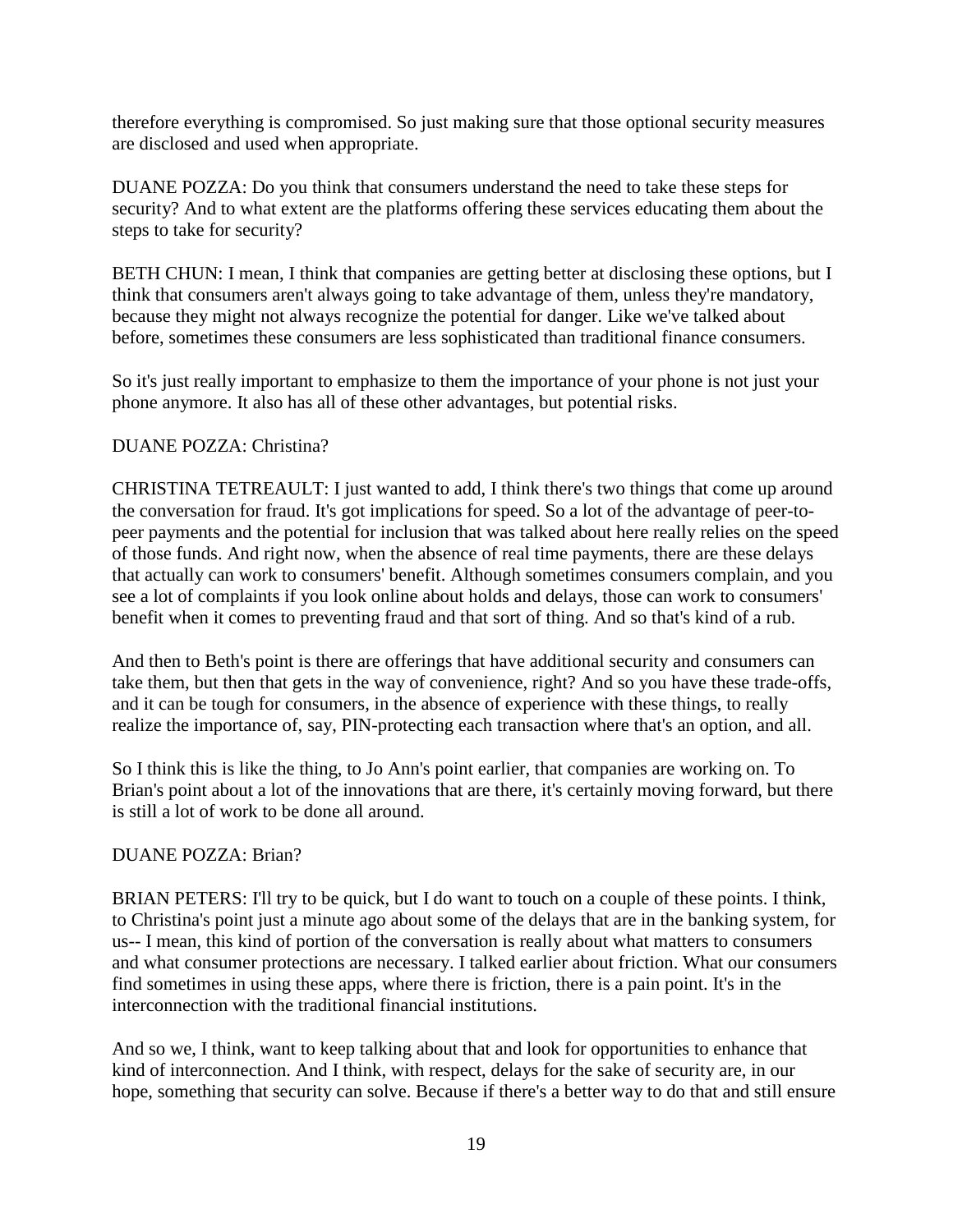that somebody can make a bill payment on time, we ought to figure out how to do that. And all those tools are available now. So if we can just get to a better kind of more consistent real time payment system, with the authentication and the right fraud reduction measures in place, that will be better for everyone.

The, I think, broader point, though, that I'd like to make, and I don't know if we're going to get into disclosure yet, but most of these features that our companies have been working on, I mean, they've taken a lot of effort just from a raw computing power perspective to enable thumb print identification, or other biometric authentication measures. I mean, just let me try something.

Send \$5 to Ryan Triplett.

SPEAKER 1: (FROM PHONE) Which app would you like to use?

BRIAN PETERS: Venmo.

SPEAKER 1: (FROM PHONE) What do you want to say in your note?

BRIAN PETERS: Thanks for babysitting.

SPEAKER 1: (FROM PHONE) Here's your payment for \$5. Do you want to send it?

BRIAN PETERS: Yes.

SPEAKER 1: (FROM PHONE) Venmo sent your payment.

BRIAN PETERS: So I know that's kind of--

DUANE POZZA: How was that authenticated?

BRIAN PETERS: So that was authenticated with my thumb print. And that all happened through the app that was already authenticated on the device. And there's a whole lot of other layers of security going on there that you just don't have in a traditional payments capability. It's our sense that, as the hardware companies and the software riding on that hardware works to make all of those features available, it's a difficult question to decide whether that kind of functionality and that kind of security should be on by default. We want to meet our customers where they are with what they want.

You think about all of the discussions that a company like Apple has been through when it comes to security recently. Payments, health, our most intimate personal photos, those are all the reasons that we're building security into these devices. And it's frankly one of the main reasons that peer-to-peer payments are taking off. I think customers now see this as a secure kind of technology that will allow them to do that.

And the screenless transaction that I just did-- I was looking at it-- but there is a world coming where you can do that through all manner of IoT devices. And the authentication, and also, too,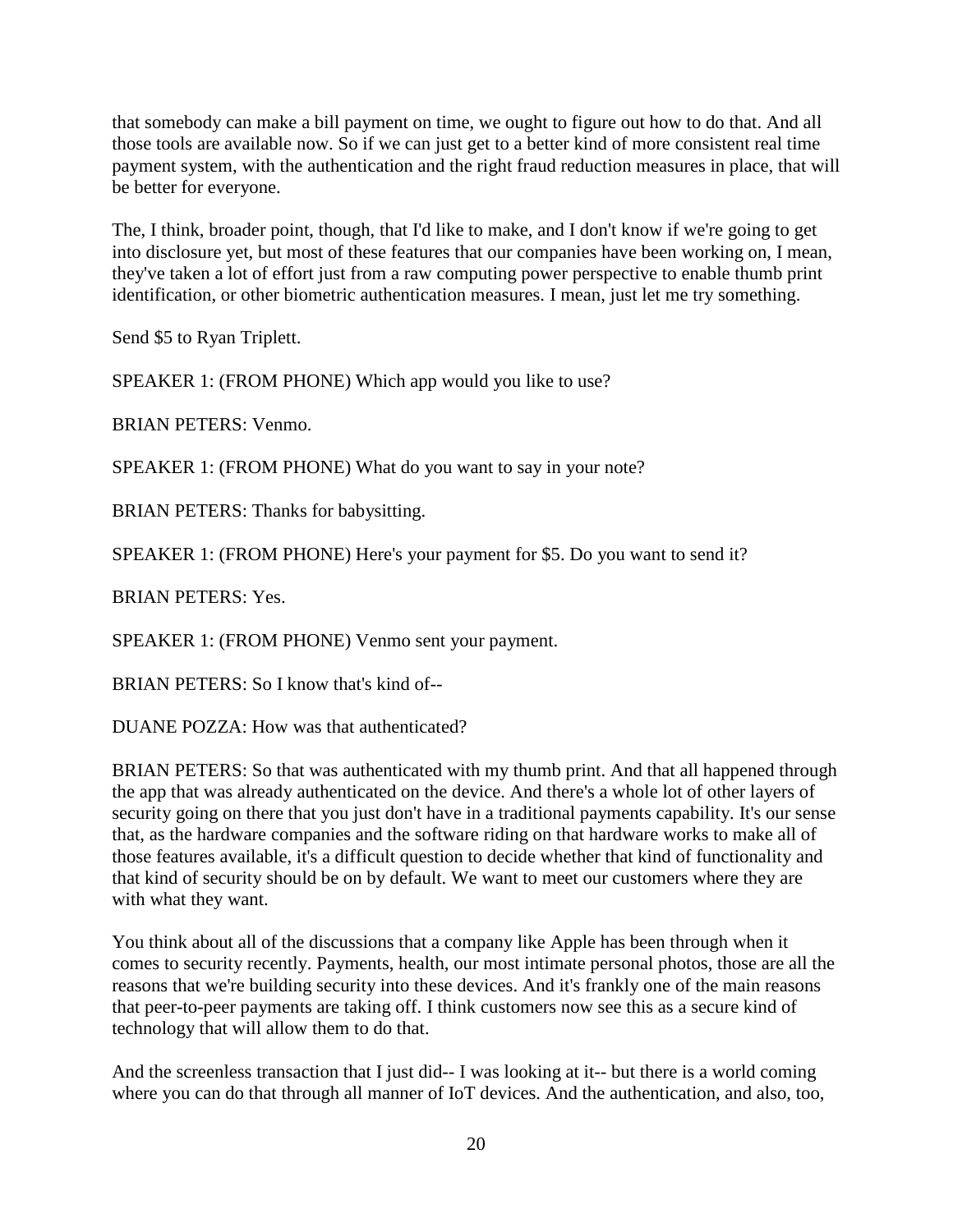the disclosure, is going to be a very interesting topic as we look to that level of both security and payments without screens.

DUANE POZZA: We're down to our last 15 minutes, and I want to drill down to at least two more things, and then sort of have an open-ended other things to talk about at the end. The first one is privacy, which we've touched on a bit. We talked earlier about how some of these platforms have social media components, but more generally there's a lot of financial information that's being collected. And my question is, how well do the platforms do at disclosing the ways in which this personal financial data might be shared? And are disclosures sufficient for consumers to understand who might get their hands on the data about their financial history?

BETH CHUN: So I think that it was very interesting having that Venmo demonstration there. It did actually highlight some of the privacy concerns, which is he said send money to this person to pay for babysitting. Now, depending on how the app settings are, the fact that he sent money to that person and what he sent the money for might be broadcast to the whole public. There are different options on some of these payment transfer services that actually allows you to make it into a social media component to it.

And so it's really important that people remember that, and that they fully understand the privacy options that are available to them on these services. From before they even download the app, if it is an app, then they need to be checking out what permissions that they are giving that app to access on their phone. They should read any relevant privacy policies.

And the apps themselves need to make sure that they are doing a good job disclosing different features that they might have, especially if they differ from what a consumer might expect. If you don't expect that your money transfer service is going to act as a social network, then that needs to be very clearly disclosed. What are they going to do with your contact information, if that's one of the permissions that you're providing. And that disclosure probably should be made in multiple places to make sure that it is really clear to consumers how their privacy is being affected in new and different ways than they might be expecting.

### DUANE POZZA: Anyone else on that?

CHRISTINA TETREAULT: I would just say that strong disclosures are certainly important. There is the difficulty on a small screen of trying to convey super important information. So that's one piece that I think is certainly a wrinkle here. And then some of the defaults are not privacy protective, and so the concern is that consumers may unwittingly end up exposing more of their information than they care to. So I always urge consumers to choose the most privacy protective settings possible, particularly given that, although you may think you know your friends, you may not know them that well. And given the sum of liabilities.

Yeah, the privacy piece, I think, is critical also for reasons that we've already talked about. It can make you a target of fraud attempts, and that sort of thing. Your information, like even your email address, or your phone number, now becomes a phishing tool in ways specific to these services. And so it certainly expands the target that you have on your back already for scammers.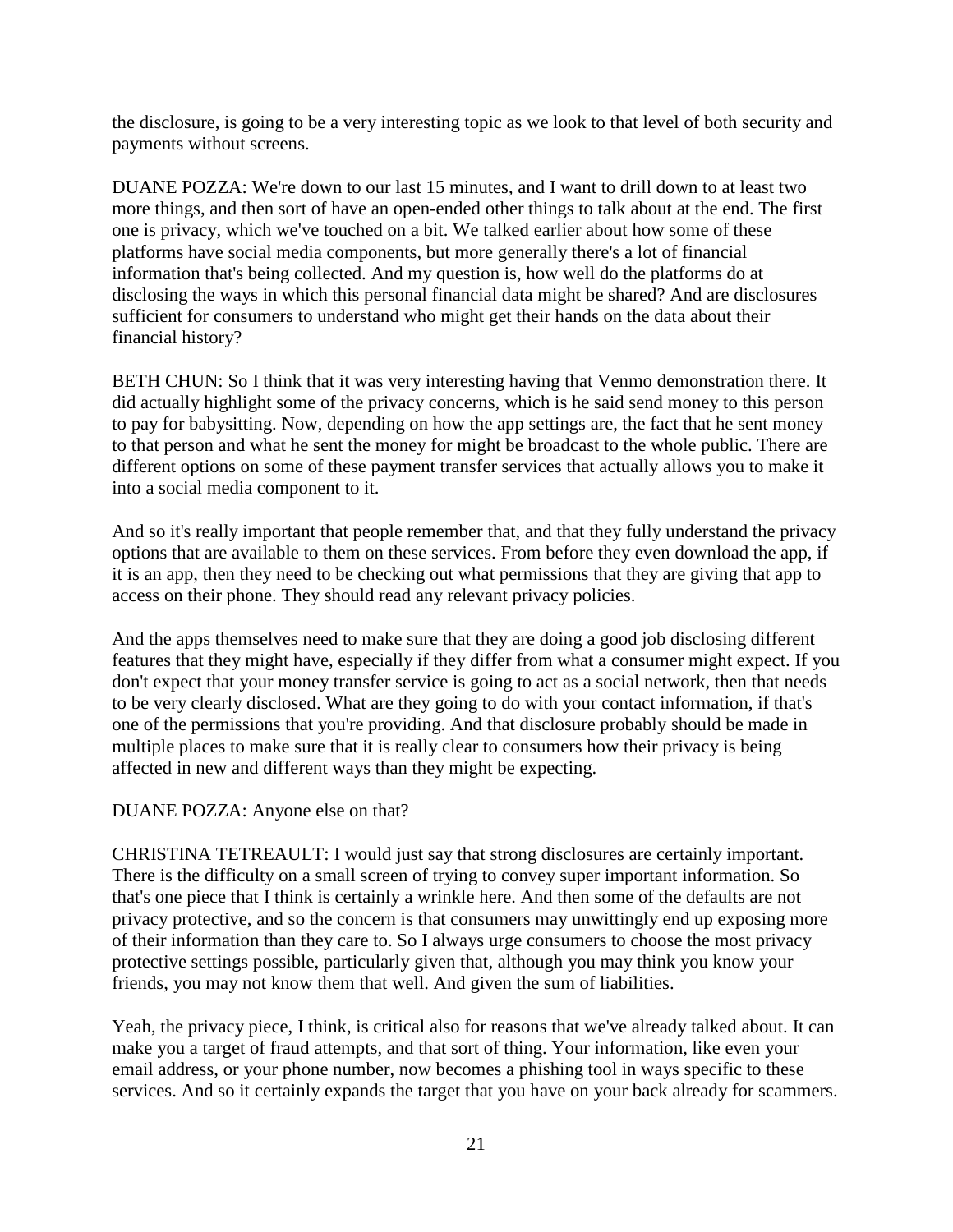BRIAN PETERS: If I can respond real quickly? I think, if you look at, at least with two of the apps that I work with, Venmo and Google Wallet, the features and the disclosures that Christina and Beth are talking about are just either two or three taps away. If you have a concern over a transaction, three taps and the phone is ringing to somebody at Venmo. If you want to find out more about how to adjust those settings, it's right there, and it comes up-- yes, it's a small screen- - but in a clear, kind of concise, way that is understandable. What I think the private sector companies are always kind of trying to do is find a balance between what makes sense for as many users that they have as possible, and also what regulators have as interests in essentially ensuring some sort of kind of baseline setting.

Now, the hard part, when you start talking about that from a policy perspective, is that baseline may not be adequate, and it gets outdated very quickly. So we think about disclosures again, and we talked about the Prepaid Rule and everything. You know, the concept there is that you get a big piece of paper in the mail every month, or once a year. You can do so much more, in terms of better disclosure, much more effective nuance, just in time kinds of disclosure, offering consent opportunities at every given moment if that's what the consumer wants, all because that's possible on this device that it never was capable before.

And I, unfortunately, would like to see more recognition of those possibilities in some of the rules and regulations that are being contemplated. I do want to say that, for the CFPB Prepaid Rule, there is some contemplation of that. Cordray, in a speech just a few days ago, pointed out that, with respect to disclosure specifically, they want to be creative and they're open to that, despite the fact that they're trying to be consistent across a lot of history and historical precedent.

PATRICK EAGAN-VAN METER: And following up on that, Christina, do consumers know who to contact when something goes wrong? What are the methods of contacting the platform?

CHRISTINA TETREAULT: So this sort of stretches across all the issues that we've talked about. It really depends a great deal, as I said earlier. The offerings vary tremendously in terms of the amount of help that you're going to get or who you can contact.

I was using one of the apps that I have and I wanted to make sure that I had the most up to date disclosures because they do change quite a bit. And I couldn't find them. And this is a place that I've been before and a thing that I use. Then, I emailed, because there's no phone number. I did the in-app communication, and I still didn't have a response 12 hours later. So I don't know that I have the most up to date information about that particular service. But I find it noteworthy that there was no way to talk to another human being about what the issue was.

So it can really vary whether consumers have access to the information they need. So that's sort of the baseline, and then to your more specific question about whether consumers use it. I think that's the wild card. A good disclosure will never save a bad product. In these instances, because of the variety of cross offerings, that also is very difficult. So although I've made some sort of blanket statements about what consumers should do, they may or may not be able to do those things, and they may or may not be able to easily or quickly find out what that particular channel is using when it comes to, say, privacy settings or protection, security, extra security steps that they can take.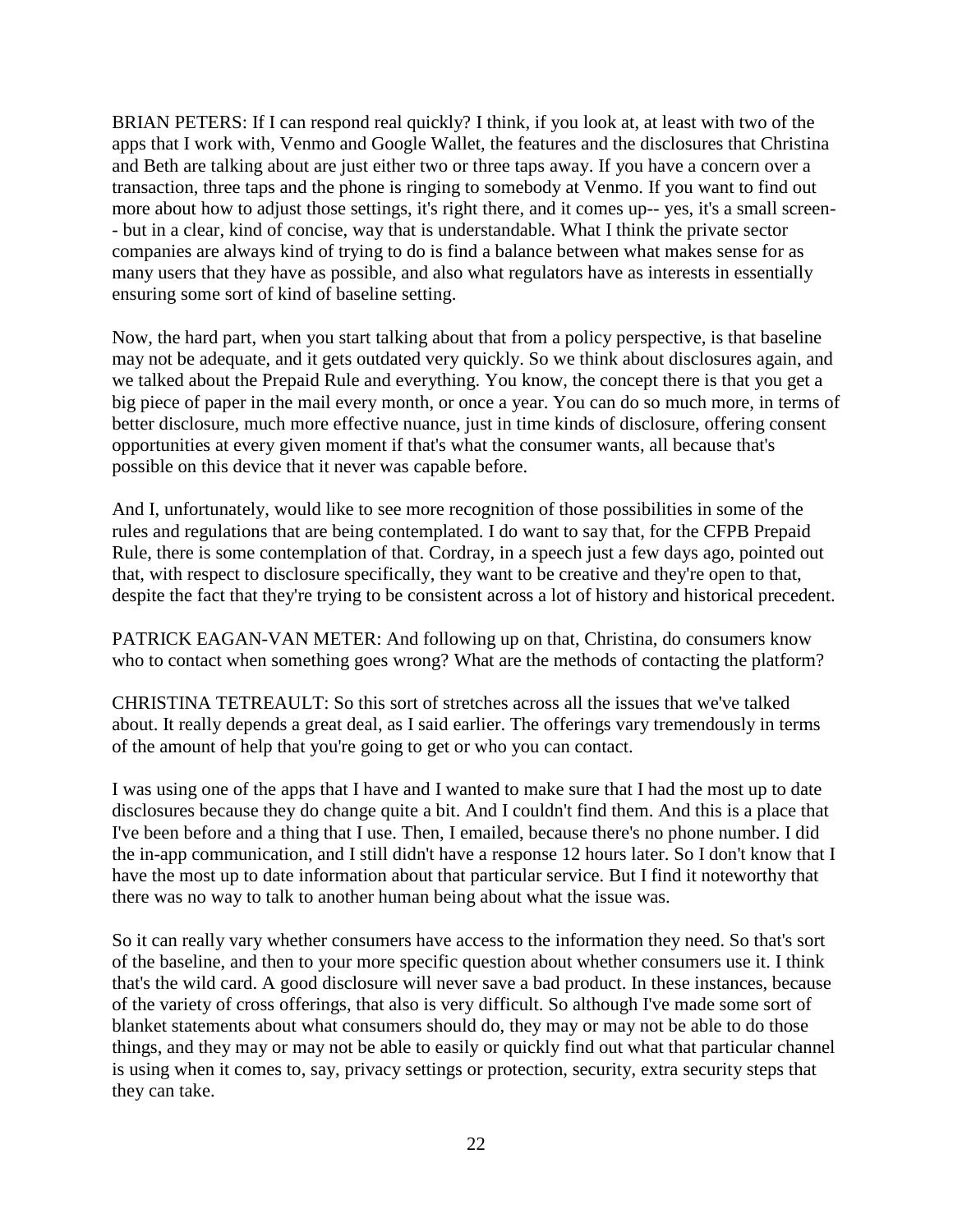There's one other piece that merits mention here, is a lot of these agreements have arbitration clauses. And anyone who's followed some of the recent banking scandals knows that those very particular consumer concerns. And that's another aspect of-- even if you uncover a problem, you may or may not be able to have a remedy in court.

And then the question around whether consumers take these steps also raises a question about what liabilities the consumer incurs. And some of the services very explicitly limit their liability to consumers for \$1, or the cost of the transaction in some instances. And there's others out there. But they also have provisions for fining consumers for misuse, which I thought was super interesting, because you don't see that a lot.

And so, again, whether consumers know these things, I don't know. And I think that merits further study. It's not just a matter of are the disclosures clear, because, of course, that's certainly important, but I think consumer testing to make sure that there is comprehension is really critical. And I think, to Brian's point, there's a whole new mode and a whole new way to look at this, and it certainly merits a lot of experimentation, investigation and trials, and hopefully some solid research that points the way forward.

PATRICK EAGAN-VAN METER: And Jo Ann, responding to that and kind of following up on some of the different threads, do you think that the ability to get a quick response would help broaden the adoption of some of these payment solutions?

JO ANN BAREFOOT: A quick response on your questions about privacy and so on?

PATRICK EAGAN-VAN METER: Or any sort of query to the platform?

JO ANN BAREFOOT: Yes, but I think the problem is more fundamental than this. I'm spending two years at Harvard writing a book about financial innovation and regulation. How to regulate it, how not to regulate it. I've been a regulator. I've worked for the US Senate. I've been a consultant in this space forever. I don't want to hurt anybody's feelings, but I have reached the conclusion that the disclosure model, which I myself have contributed to over the years, is not very effective. I'm not saying it's useless, but it's not getting us where we need to get in having consumers-- nor is for traditional consumer financial education.

And today we have technology that can really rethink how and when we give consumers the information they need. And it's not going to be a product -- I mean, even if you look at the product disclosures on privacy, how do you know what your answers mean to you? You want to use the service. Is it going to cut you off from something you're trying to do? It's befuddling. It's very, very complex.

But these are phone-based services. Peer-to-peer payments is embedded in all of these powerful options that are coming into the phone. And with them is coming to have your phone take the initiative to coach you, to warn you.

I saw a demo the other day of a new consumer financial management app-- it's actually a broader suite of services than that-- and the scenario is you say to your phone, send Richard \$50 on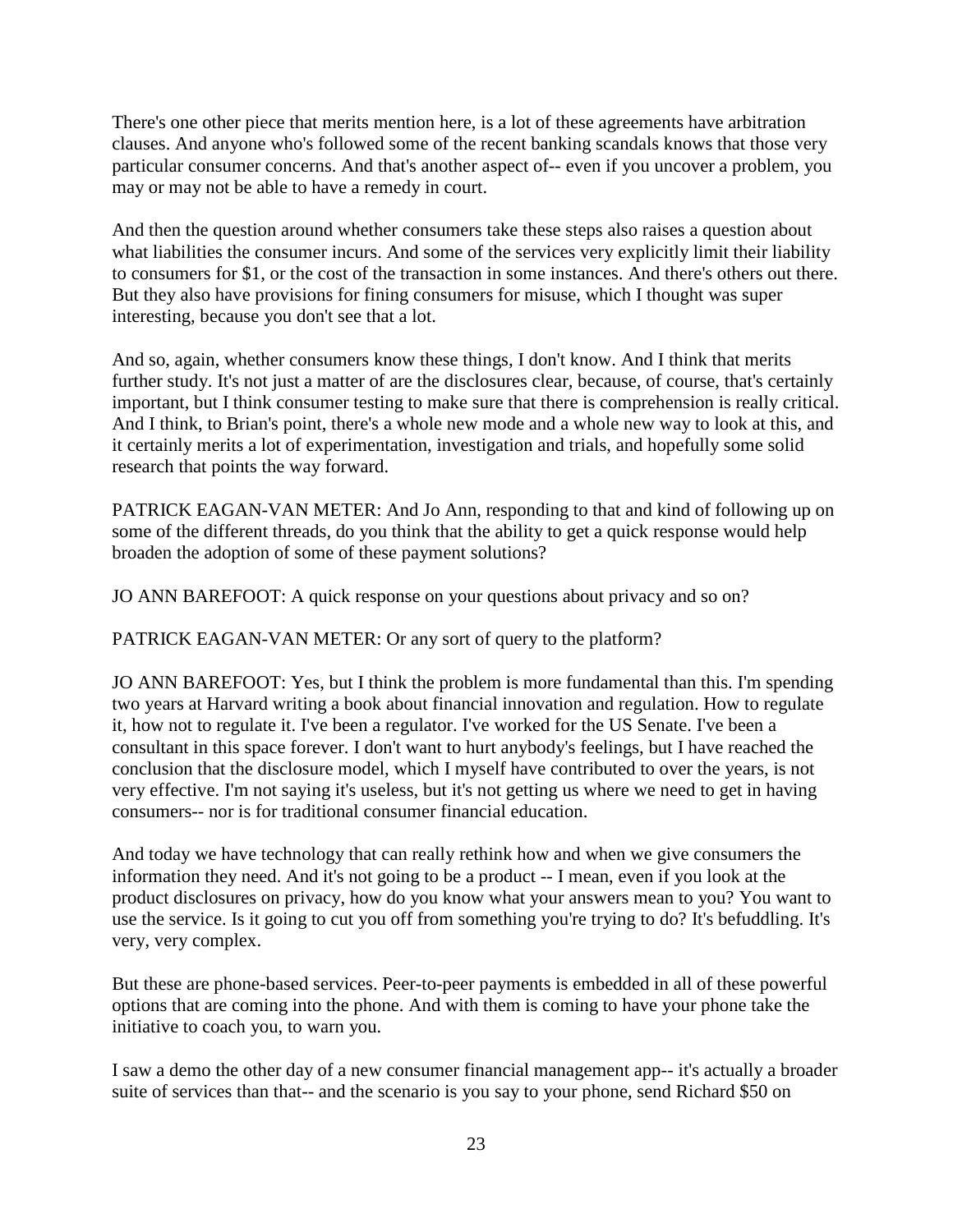Venmo for dinner. And the phone says, OK. Then she-- I don't know why it's always a female- she says, do you have time to talk? And you say, yes. And she says, if we send Richard \$50, you won't have enough money to pay the rent at the end of the month. Can Richard wait? And you say, no, pay Richard now. And she says, OK, I'm paying Richard. We're going to take your daily spend from \$50 to \$40, and I'll keep you posted on how it's going.

The technology is there to take the initiative, to not wait for us to go say should I look at my privacy settings and what do they mean and who should I call, but to actually warn you and coach you at the moment you have to make a decision. And how do we create the incentives for the industry to build those kinds of tools, that the phone says to you, I see we're at the grocery store. We've got \$75 to spend here today. Or I see you're walking toward Starbucks and you already spent your whole Starbucks budget, so keep walking.

You know, this is there, and the question is, how do you get it in there aligned with the incentive to help the consumer, instead of get them to do things they shouldn't do, which is what some of the financial models of the past have been about?

DUANE POZZA: Last question, as we're reaching the end. Is this an industry where you're likely to see some sort of self-regulatory regime, voluntary best practices, or even sort of an attempt at meeting of the minds among the industry players to address some of the issues we've talking about? Is that a good idea? Is it a bad idea? Too early to tell? What do you think? I'll ask Brian first.

BRIAN PETERS: I think it's going to be a little bit of everything. I mean, clearly regulators, consumer advocates, companies, and the like are all a part of this discussion. There are best practices efforts out there. I think an interesting one that I just saw last week was the Consultative Group to Assist the Poor put out a report recommending UI interfaces-- user interfaces-- for their community, which is basically trying to make sure that all of these new apps in developing countries-- because these are developing on a country by country basis, because financial systems are generally closed on a national basis-- are trying to kind of figure out what works best across all of these countries. And so this is, I think, a great effort. That's just one example. The FIDO Alliance is an interesting one working on authentication, trying to get past the password, looking at multi-factor authentication. That's just a couple.

I think those are good efforts. There will continue to be conversations between our companies and regulators, both on the policy front, but as well as how to enforce effectively.

### DUANE POZZA: Beth?

BETH CHUN: So first, I wanted to respond to something that Jo Ann said, and then I also have some comments related to what Brian was saying.

So as far as disclosures go, I think that, while they are definitely part of the solution, they may not be the only solution. But also making sure that disclosures are keeping up with the technology as well. Kind of like what Jo Ann was saying, if you can have the disclosures be at the same time-- and this also relates to what Brian was saying-- if you have the phone here, if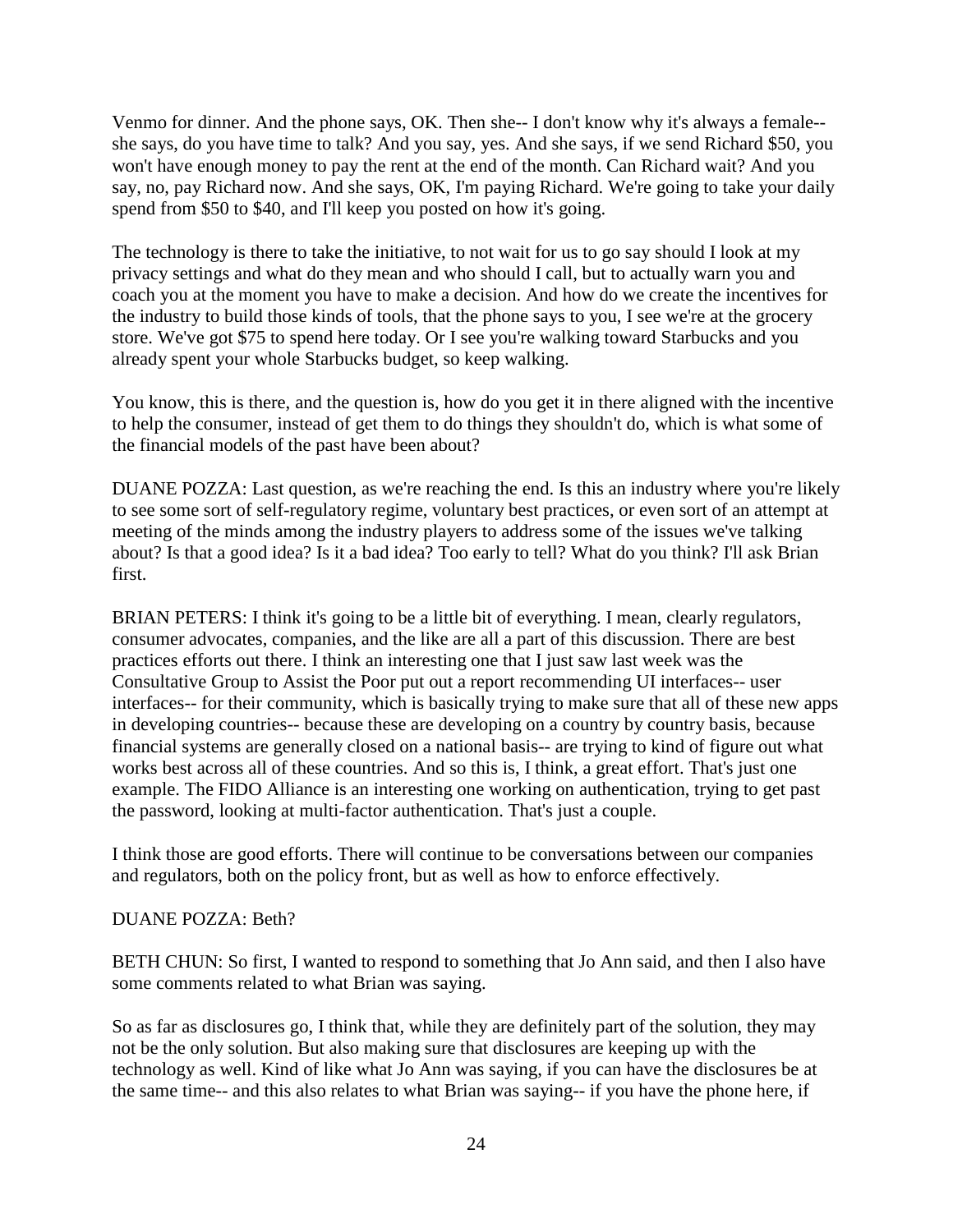you can make that disclosure at the time you're making the payment, then that's very helpful. And if you can just make sure that the disclosures are being made in ways that are relevant to today's consumers.

So maybe the example before of the disclosure being made in the mail is not particularly relevant to a mobile app. But you can update that to actually be on the app, be also through email or other ways that consumers today might be more likely to access those disclosures.

But as far as industry best practices, I think that those best practices, should they be developed, could be very helpful for regulators as well. We do use best practices as a tool to help us identify which companies are outliers. And if they're not following the best practices that have been set out by the industry, then often that's a clue to us that maybe this company is not following the law either. They may be violating unfair deceptive acts and practices laws.

So another potential avenue, as far as the fact that there maybe aren't industry best practices right now available, especially for really new, really innovative technologies, it can be helpful to approach some of the regulators to get their opinion on that service. Of course, they can't provide legal advice, but at least the regulators can, then, ask questions about that service, and it might give a new perspective to that company regarding what things they might want to think about in working to start this new business, and what potential consumer concerns that there might be.

DUANE POZZA: And I'd echo Beth's point as well. We always like to hear from all stakeholders across the industries as these things develop. It's very helpful from our perspective, and for everyone's perspective.

So thank you. We're out of time. Thank you so much for our panelists. It was a great discussion.

# [APPLAUSE]

Coming up next is a presentation on crowdfunding by Christina Yeung of the FTC Office of Technology Research and Investigation.

CHRISTINA YEUNG: So good afternoon. Today's presentation will go over our survey of 20 crowdfunding platforms and their online practices.

So what is crowdfunding? Simply put, it's a website or online portal where anyone can either create a campaign to collect money or find a campaign to give money to. The goal of our research was to find out what, where, when, and how consumers find information as they navigate crowdfunding platforms.

The outline of our presentation today-- we'll start with the scope of our study and go into a little of our methodology. Then, a quick industry review, where we'll go over general observations about the 20 crowdfunding platforms. Next, a look at the consumer experience and the information available to a typical consumer. Finally, potential dispute resolutions, such as refund policies, how to contact the campaign organizer, and a few other points.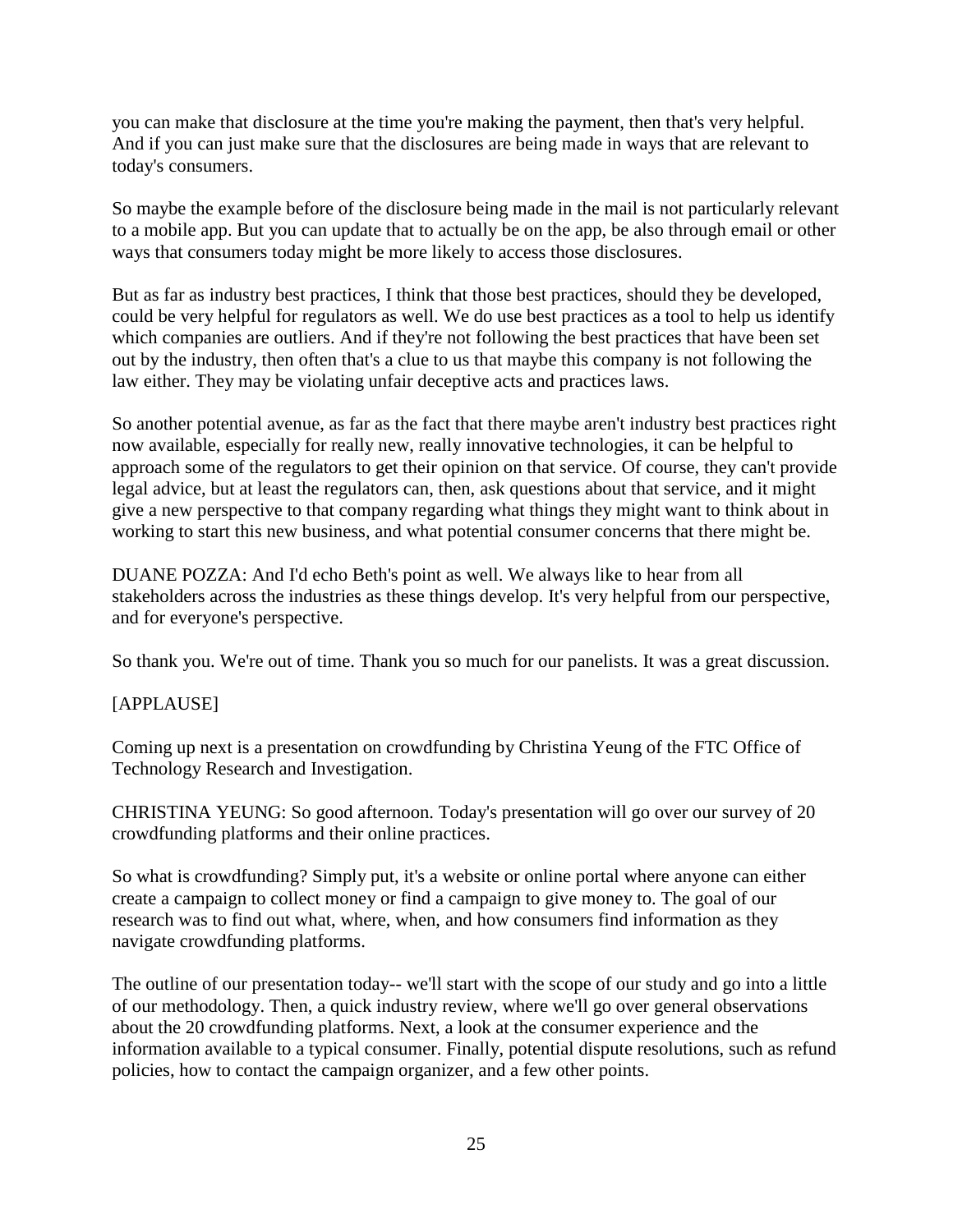So how do we choose the platforms? We started by gathering our initial list of crowdfunding platforms by looking at five different aggregator sites. These aggregator sites compile curated lists of crowdfunding platforms. From these, we narrowed our study to those that appeared commonly across the aggregators, excluded companies with no US presence, and choose the top 20 based on their alexa.com home page ranks. Alexa is a service that provides commercial web traffic data for most sites.

We visited each of the 20 platforms, and should note that, of the 20 platforms, three of them were active but had no current campaigns. This means that, even though we are able to browse through the campaigns, the deadlines had already passed. With our finalized set of 20 crowdfunding platforms, we began to look at general business models.

We first started by collecting information from the home page and moved through any subpages or archived links accessible from the home page. We also used Google to search for relevant information, but limited the results to the domain of the crowdfunding platform. Privacy policies and terms of service were not included in our study.

So what did we find? Crowdfunding platforms in our survey fell within two parent models. 10 fell into the charitable model, in which consumers give money to campaign organizers without expecting anything in return. Three fell into the second category, rewards, where consumers give money with a promise of goods or services in return. Seven of the 20 platforms present rewards, but also gave consumers the option to simply give money without requesting anything in return. These fall between charitable and rewards based models and are represented by the overlap you see in the graph above.

Next, we looked at how campaign organizers could collect money on these crowdfunding platforms. Again, platforms in our study fell into two primary models. First, the keep it all, where campaign organizers could keep all the money donated through the platform with no builtin requirements. Some categories of keep it all include pledge, where consumers make a onetime donation to the campaign organizer, or subscription, where the payment can be spread across months. The subcategories get more complicated, but for today we'll stay at a high level.

The second model, the all or nothing, forces campaign organizers to meet their funding goal within a specific deadline. Otherwise, they don't get to keep any of their funds. Three platforms offered both types of collection models, but made campaign organizers commit to one model or the other prior to launching their campaigns. This means that campaign organizers on those platforms cannot start one of their campaigns with all or nothing, realize they weren't going to meet their goals, and then switch over to the keep it all in an attempt to keep all their funds.

So now we've covered payment and collection models. Let's see how they're used together. In this graph, what you're seeing across the bottom is the different types of crowdfunding platforms. The charitable, the rewards, and the rewards with donations. The vertical axis shows the count of our platforms of our total 20 observed. Keep it all is represented in blue, all or nothing in red, and platforms that offer both options are shown in green. As you can see, the majority of our charitable platforms in our study offered the keep it all model, while the rewards platforms, and the rewards with donation option, lean more towards the all or nothing.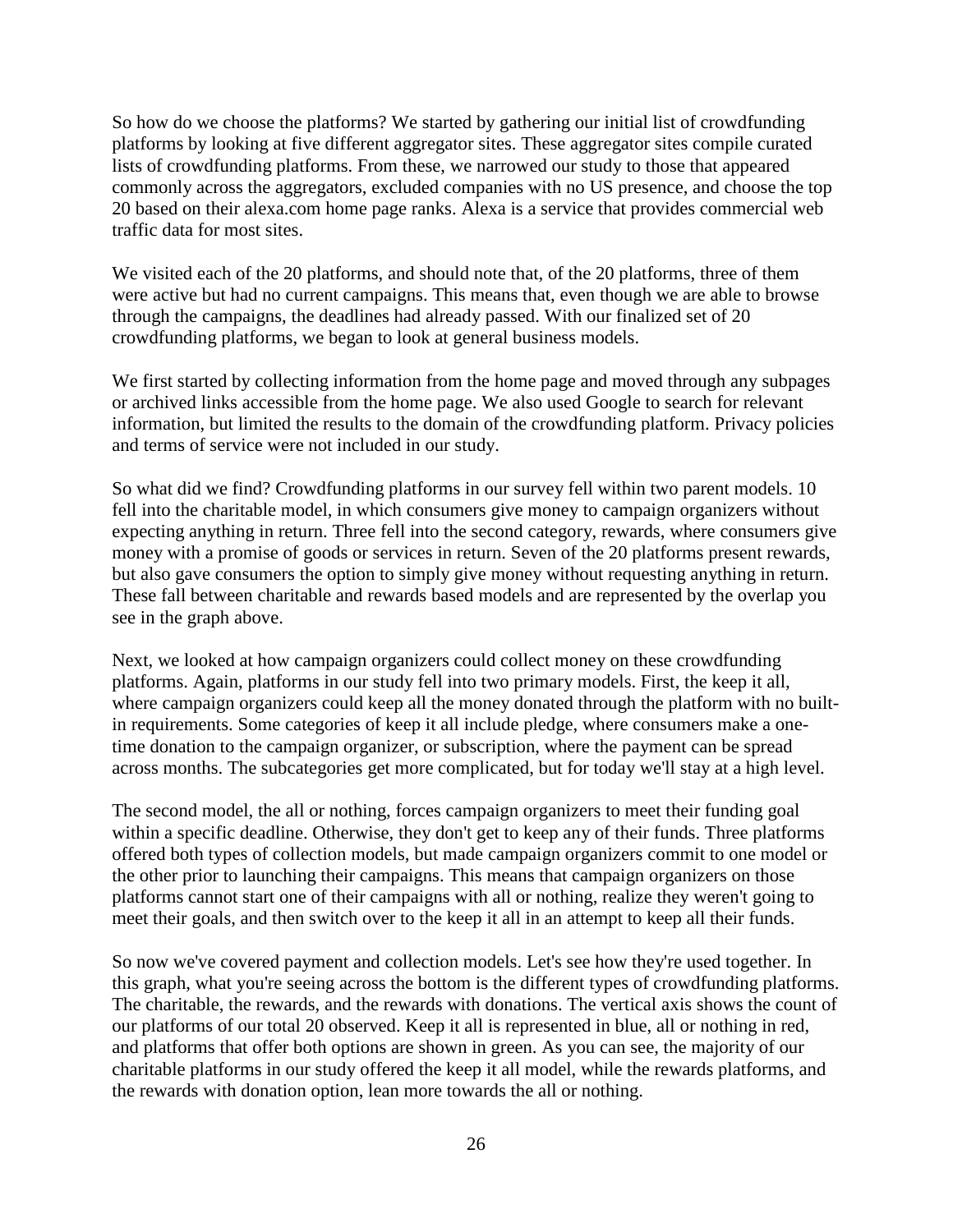While studying these platforms, we noticed that most of these commonly disclosed two types of fees somewhere on the home page or on linked pages. And the fees that they disclosed include the platform fee, which breaks down into a fixed flat percentage, and a payment processing fee, which breaks down into two components-- a flat fixed percentage on a per transaction fee. We observed the platform fee discussed on 19 of our 20 platforms, and saw the payment processing fees disclosed in all of our platforms.

We also looked at whether or not platforms limited how long campaign organizers could collect funds. On this graph, again, along the bottom, you see the different types of platforms, the charitable, the rewards, and the rewards with donations. And the vertical is still the count of platforms.

Campaign length limited whether there was an expiration date after which campaign organizers could no longer collect funds is shown in blue. If a platform allowed campaigns to collect funds indefinitely, it's shown in red. As you can see, platforms in our study tended to have no limitations on how long campaign organizers could collect funds. Green represents platforms that allow campaign organizers who met their funding goal within the initial deadline to continue raising funds afterwards. Rewards and rewards with the donation option offered this possibility.

The second half of our study. We take the role of a hypothetical consumer and try to get an understanding of what information is available to them through the campaign pages of these platforms. For each of the 20 platforms, we selected five campaign pages. So in total, we looked at 100 campaign pages. These campaigns were all either directly promoted or indirectly linked on the home pages of their respective platforms.

So what did we find? Depending on the platform, campaign pages will have dedicated fields for different pieces of information. For example, on all of the 100 campaign pages, we found these four pieces of information. We observed a project title, the campaign organizer's name, an image or video associated with the campaign, and the description box. The description box often appears as a free form text box, where campaign organizers can include as much or as little information as they desire.

There's additional information that we observed on campaign pages that did not always appear on every platform. So what you're looking at in this graph is, across the bottom of it, are pieces of information that we found fairly commonly, appearing on 10 or more platforms. And the vertical axis is the count of the platforms out of our total 20 studied.

In this graph, if a piece of information was observed across all five campaign pages in a platform, it's shaded in blue. If we observed it on only some of the campaign pages, it's represented in red. For example, on 19 of our 20 platforms, current funding was disclosed on each of the five campaign pages of every platform. On the last platform, we have sometimes observed the current funding on some of the campaign pages, but not all. So it's shown in red. The green category represents if platforms allowed campaign organizers to restrict information to people who had already given money to the campaign.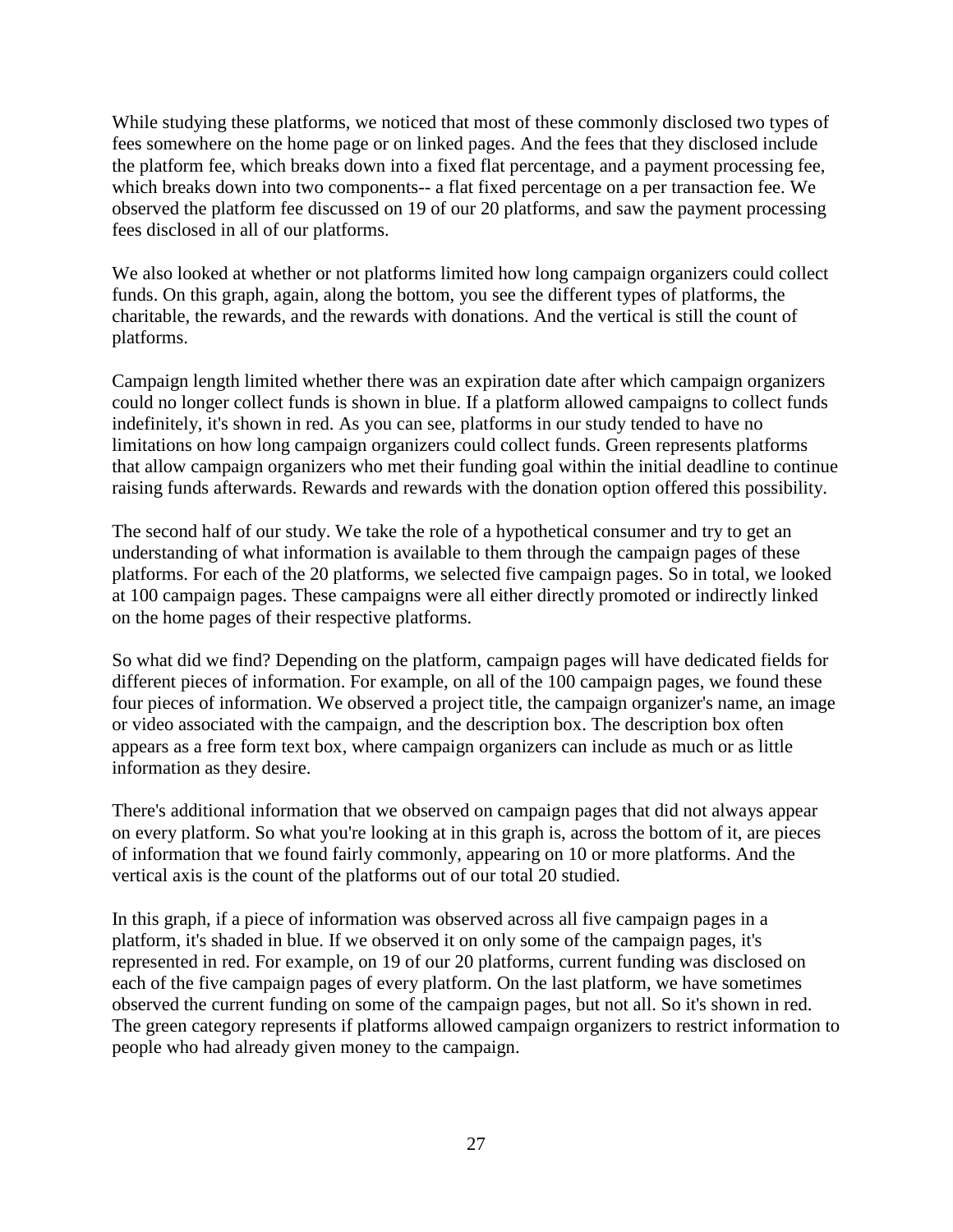You can see this in the update section, where one platform allowed campaign organizers to limit who can see the updates to active supporters of the project. So people who hadn't yet given money were not able to see those updates. In comparison, the comment section of the campaign page was always visible to consumers. However, some platforms also limited making new comments to active supporters of the project as well.

A small note. For our purposes, we looked only for the information provided in dedicated fields. A campaigner can always include as much or as little information as they want in the free form description box, but this is at their own discretion. We only cleared a platform if it provides a dedicated field for disclosing a given piece of information.

So the layout of this graph is the same as the previous slide. However, along the bottom of this graph what you're seeing are pieces of information that we observed on 10 or fewer platforms, while the vertical axis is the count of platforms. Certain pieces of information, such as the organizer's bios and the history of the organizer and the platform, as seen by the number a list of projects created and backed, are still fairly common. However, as you move further right in the graph, items such as automatic identity verification disclosures become much less common to find.

In addition, some platforms provided a field they called social media verification. But whether it meant that the campaign organizer had gone through an additional step of identity verification, or whether it simply meant that they have just connected a social media page to the campaign was not always explicitly disclosed.

There were some fields that we observed that were unique to platforms using rewards based payment models. So on the bottom of the graph, you're seeing those fields. They include an estimated delivery of rewards, whether or not platforms give campaign organizers the option to limit the number of rewards to a specific number of consumers, the current number of backers within each reward level, and shipping limitations of each reward.

One of the things about charitable platforms is understanding who the final recipient of the funds is, and sometimes it differs from the campaign organizer. A field unique to charitable platforms we observed was one dedicated to the beneficiary name, where campaign organizers could list who would ultimately receive the funds. On three charitable platforms, this was always observed across all the campaign pages. On four platforms, it was sometimes observed. On our remaining three, we never observed this field.

Looking through the campaign pages, we noted significant difference in the language platforms used to describe making payments. By the language, what we were looking for was the actual button that consumers can click to continue the payment process. As you can see in our study, charitable platforms were more likely to use the word donate, while rewards and rewards with donation platforms, as seen by them booth on this slide, use a greater variety of words, such as pledge and fund.

So after researching the campaign, what if our hypothetical consumer wants to give money to the campaign? To answer this, we attempted payment through each campaign page when the option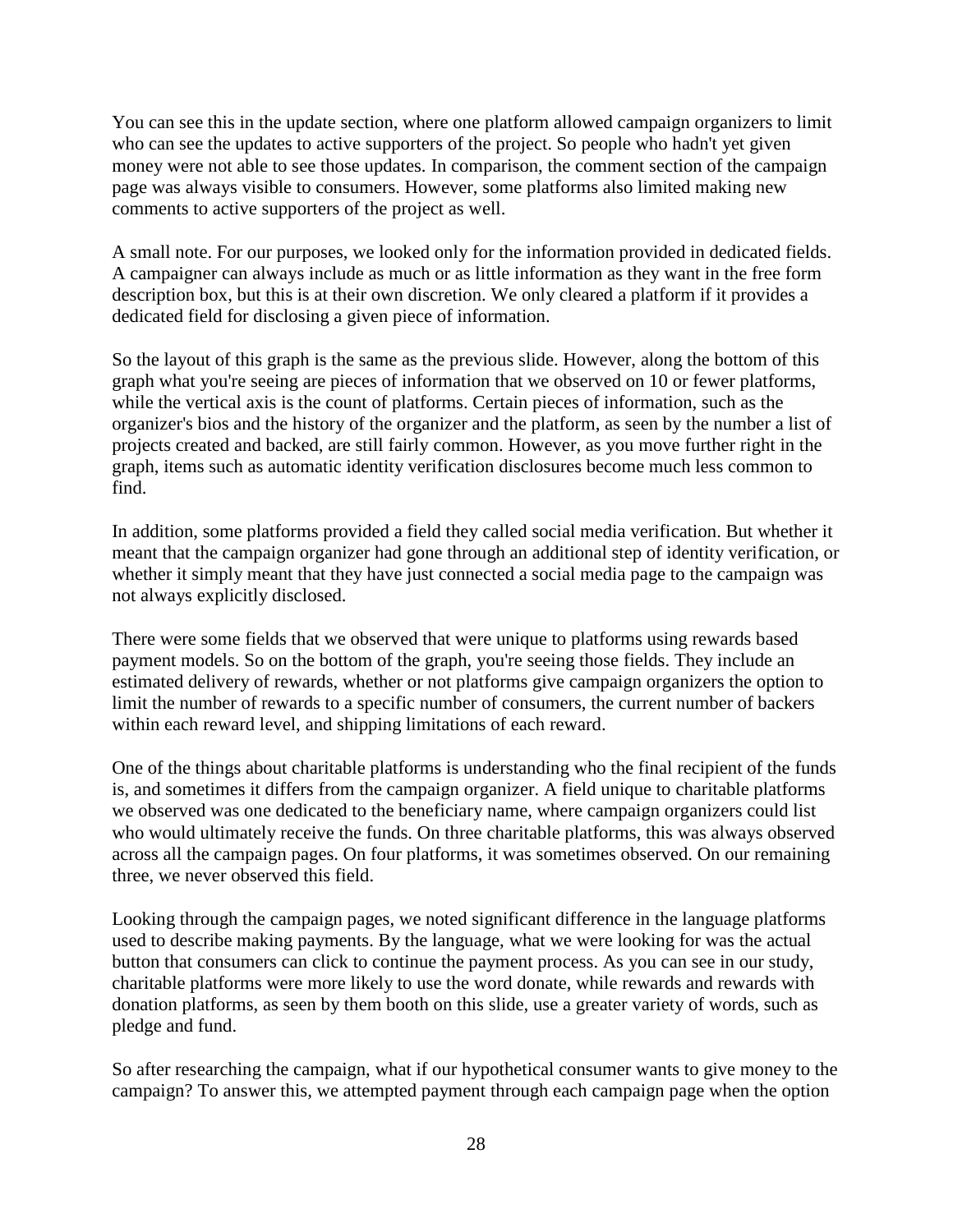was available. We found that 17 of 20 allowed payment through debit and credit card, of which most used WePay and Stripe to process the transactions. And of the 17, three also allowed payment through check. Six additionally provided an extra option to pay through PayPal as well. Three of our 20 platforms used only PayPal to process transactions.

So as you recall, we were looking for information in other parts of the website, such as the home page, about fees. We found that most crowdfunding platforms disclose a general fee structure consisting of the platform fee and the payment processing fee. In comparison, we wanted to see what fees are actually disclosed during the checkout process, once our hypothetical consumer actually decides to make a payment to the campaign organizer.

We reviewed 18 platforms, as two of the platforms were live. But we observed no campaigns we could actually donate money to, so we couldn't complete the checkout process on them. Of the 18, we observed some sort of fee disclosed on seven, while on 11, we did not observe any fees disclosed at all.

Of the seven that did disclose fees, they broke down into five charitable platforms and two rewards based platforms. Of the charitable platforms, we observed that three disclosed the platform fees, while two disclosed a combination fee of platform and payment processing fees. We observed shipping fees disclosed in the two rewards platforms.

We also observed, of the seven platforms that disclosed fees, six of them added fees to the total donation by default. For example, if our hypothetical consumer decided to make a payment of \$100, and our hypothetical fees totaled 15%, six of the platforms would add \$15, making the total payment \$115, while the last platform would subtract \$15 and give the campaign organizer \$85.

Finally, four quick points that we pulled aside about potential dispute resolution. We observed that these points were not reliably found in any one place and could be listed in very different areas across the crowdfunding platforms. The first of these points is where to report a campaign. First, we looked on the campaign page. Five of these platforms had a dedicated button for reporting campaigns. Next, we looked on the frequently asked questions and help sections. Three additional platforms provided instruction on how to report campaigns to the platform. We did not observe any way to report campaigns on the remaining 12 platforms.

The second point is one on how to you receive a refund. What if our hypothetical consumer changes their mind and wishes to withdraw their payment, but the payment has already been processed? So in this graph, along the bottom, you're seeing the different mechanisms we observed platforms used for refund policies, and the vertical axis is the count of platforms.

We found that 10 of these platforms instructed consumers to contact the campaign organizer directly, and that refunds are made at the discretion of the campaign organizer. Three of the platforms provided guidance on how to contact the platform, but made no guarantees. An additional three simply said there were no refunds available on the platform whatsoever. The next three, we observed no refund policy. And in the last, we observed that the platform instructed consumers to contact the payment processor to facilitate any refund requests.